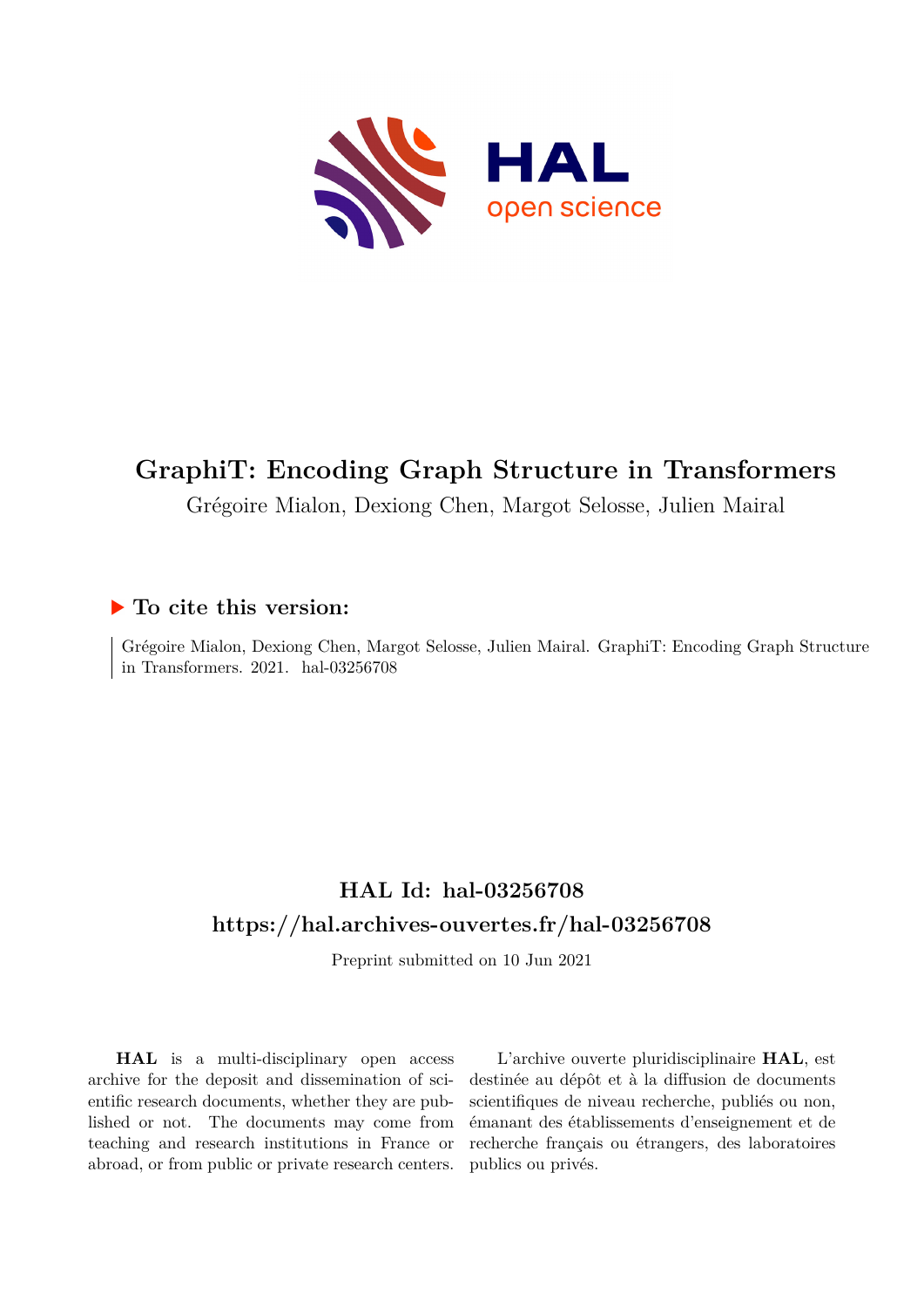# GraphiT: Encoding Graph Structure in Transformers

Grégoire Mialon<sup>∗</sup> Inria†‡ gregoire.mialon@inria.fr

Margot Selosse<sup>∗</sup> Inria† margot.selosse@inria.fr

Dexiong Chen<sup>∗</sup> Inria† dexiong.chen@inria.fr Julien Mairal

Inria† julien.mairal@inria.fr

June 10, 2021

#### Abstract

We show that viewing graphs as sets of node features and incorporating structural and positional information into a transformer architecture is able to outperform representations learned with classical graph neural networks (GNNs). Our model, GraphiT, encodes such information by (i) leveraging relative positional encoding strategies in self-attention scores based on positive definite kernels on graphs, and (ii) enumerating and encoding local sub-structures such as paths of short length. We thoroughly evaluate these two ideas on many classification and regression tasks, demonstrating the effectiveness of each of them independently, as well as their combination. In addition to performing well on standard benchmarks, our model also admits natural visualization mechanisms for interpreting graph motifs explaining the predictions, making it a potentially strong candidate for scientific applications where interpretation is important.<sup>1</sup>

# 1 Introduction

Graph-structured data are present in numerous scientific applications and are the subject of growing interest. Examples of such data are as varied as proteins in computational biology [29], which may be seen as a sequence of amino acids, but also as a graph representing their tertiary structure, molecules in chemoinformatics [11], shapes in computer vision and computer graphics [38], electronic health records, or communities in social networks. Designing graph representations for machine learning is a particularly active area of research, even though not new [4], with a strong effort currently focused on graph neural networks [6, 7, 18, 28, 37, 40]. A major difficulty is to find graph representations that are computationally tractable, adaptable to a given task, and capable of distinguishing graphs with different topological structures and local characteristics.

In this paper, we are interested in the transformer, which has become the standard architecture for natural language processing [36], and is gaining ground in computer vision [9] and computational biology [27]. The ability of a transformer to aggregate information across long contexts for sequence data makes it an interesting challenger for GNNs that successively aggregate local information from neighbors in a multilayer fashion. In contrast, a single self-attention layer of the transformer can potentially allow all the nodes of an input graph to communicate. The price to pay is that this core component is invariant to permutations of the input nodes, hence does not take the topological structure of the graph into account and looses crucial information.

<sup>∗</sup>Equal contribution.

<sup>†</sup>Univ. Grenoble Alpes, Inria, CNRS, Grenoble INP, LJK, 38000 Grenoble, France.

<sup>‡</sup>D.I., UMR 8548, École Normale Supérieure, Paris, France.

 $1$ Code available at <https://github.com/inria-thoth/GraphiT>.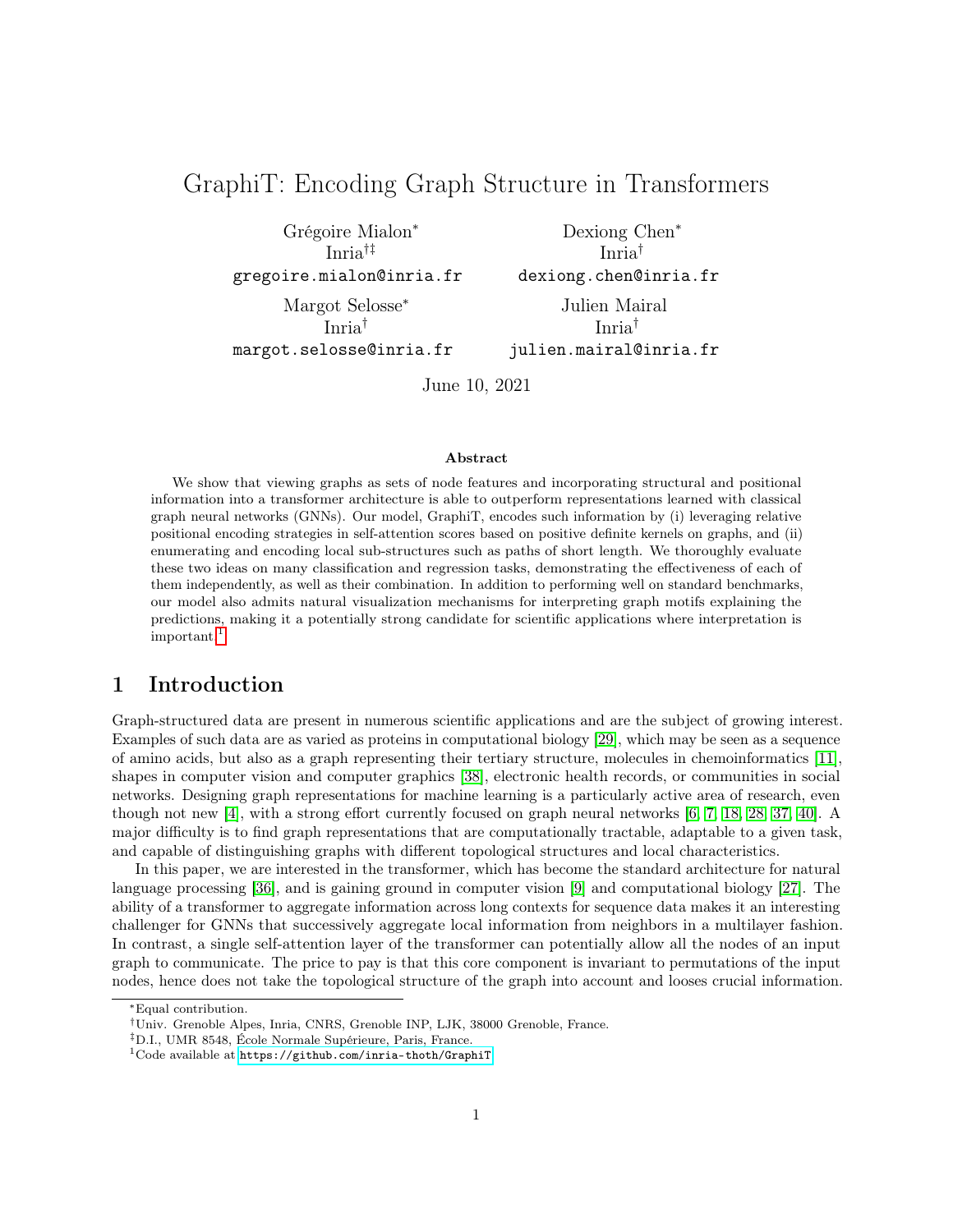For sequence data, this issue is addressed by encoding positional information of each token and giving it to the transformer architecture. For graphs, the problem is more challenging as there is no single way to encode node positions. For this reason, there have been few attempts to use vanilla transformers for graph representation. To the best of our knowledge, the closest work to ours seems to be the graph transformer architecture of Dwivedi and Bresson [12], who propose an elegant positional encoding strategy based on the eigenvectors of the graph Laplacian [1]. However, they focus on applying attention to neighboring nodes only, as in GNNs, and their results suggest that letting all nodes communicate is not a competitive approach.

Our paper provides another perspective and reaches a slightly different conclusion; we show that even though local communication is indeed often more effective, the transformer with global communication can also achieve good results. For that, we introduce a set of techniques to encode the local graph structure within our model, GraphiT (encoding **graph** structure in transformers). More precisely, GraphiT relies on two ingredients that may be combined, or used independently. First, we propose relative positional encoding strategies for weighting attention scores by using positive definite kernels, a viewpoint introduced for sequences in [35]. This concept is particularly appealing for graphs since it allows to leverage the rich literature on kernels on graphs [21, 33], which are powerful tools for encoding the similarity between nodes. The second idea consists in computing features encoding the local structure in the graph. To achieve this, we leverage the principle of graph convolutional kernel networks (GCKN) of [7], which consists in enumerating and encoding small sub-structure (for instance, paths or subtree patterns), which may then be used as an input to the transformer model.

We demonstrate the effectiveness of our approach on several classification and regression benchmarks, showing that GraphiT with global or local attention layer can outperform GNNs in various tasks, and also show that basic visualization mechanisms allow us to automatically discover discriminative graph motifs, which is potentially useful for scientific applications where interpretation is important.

# 2 Related work

Graph kernels. A classical way to represent graphs for machine learning tasks consists in defining a high-dimensional embedding for graphs, which may then be used to perform prediction with a linear models (e.g., support vector machines). Graph kernels typically provide such embeddings by counting the number of occurrences of local substructures that are present within a graph [4]. The goal is to choose substructures leading to expressive representations sufficiently discriminative, while allowing fast algorithms to compute the inner-products between these embeddings. For instance, walks have been used for such a purpose [14], as well as shortest paths [5], subtrees [15, 24, 31], or graphlets [32]. Our work uses short paths, but other substructures could be used in principle. Note that graph kernels used in the context of comparing graphs, is a line of work different from the kernels on graphs that we will introduce in Section 3 for computing embeddings of nodes.

Graph neural networks. Originally introduced in [28], GNNs have been derived as an extension of convolutions for graph-structured data: they use a message passing paradigm in which vectors (messages) are exchanged (passed) between neighboring nodes whose representations are updated using neural networks. Many strategies have been proposed to aggregate features of neighboring nodes (see, e.g,  $[6, 11]$ ). The graph attention network (GAT) [37] is the first model to use an attention mechanism for aggregating local information. Recently, hybrid approaches between graph neural networks and graph kernels were proposed in [7, 10]. Diffusion processes on graphs that are related to the diffusion kernel we consider in our model were also used within GNNs in [20].

Transformers for graph-structured data. Prior to [12], there were some attempts to use transformers in the context of graph-structured data. The authors of [22] propose to apply attention to all nodes, yet without position encoding. In [42], a transformer architecture called Graph-BERT is fed with sampled subgraphs of a single graph in the context of node classification and graph clustering. They also propose to encode positions by aggregating different encoding schemes. However, these encoding schemes are either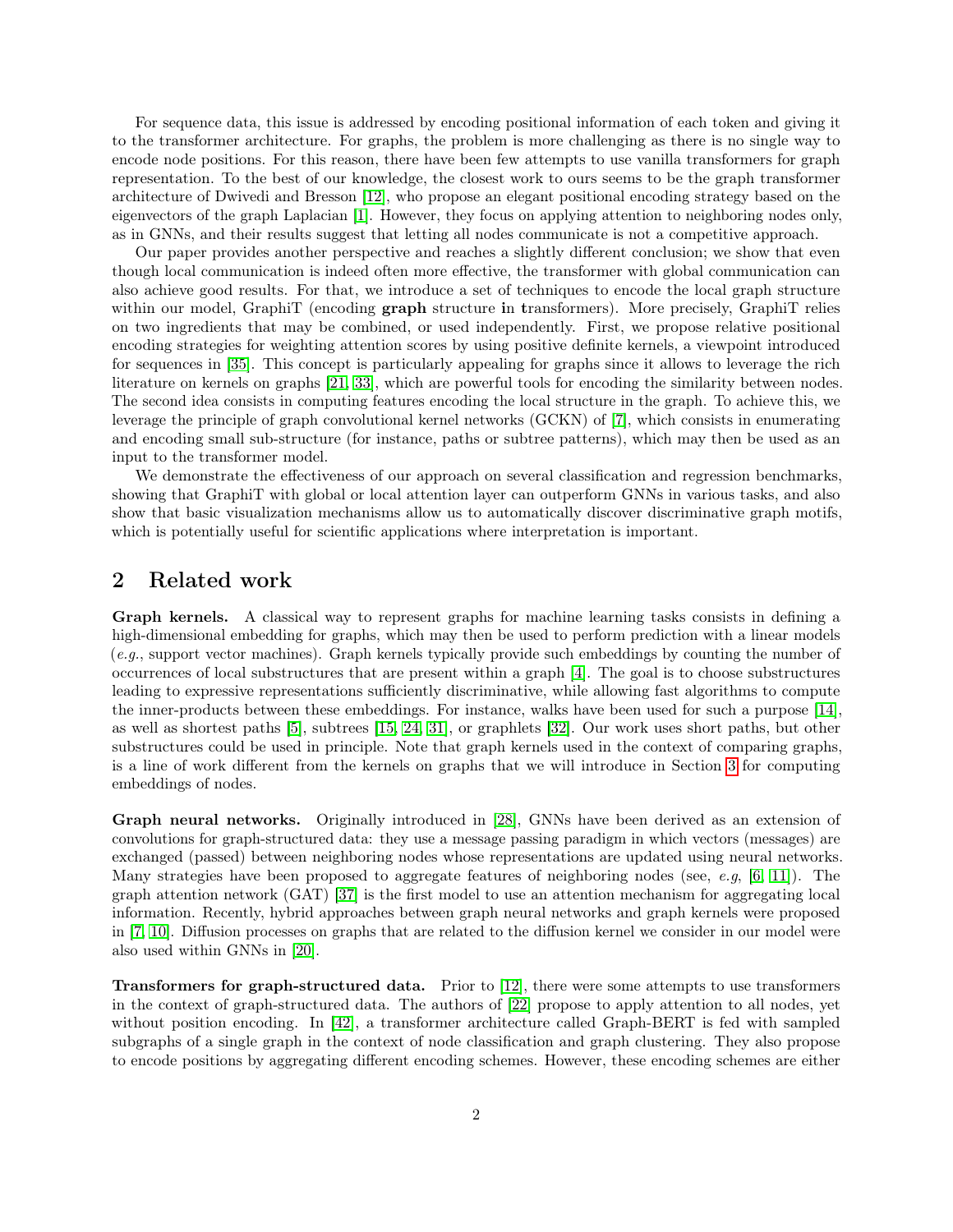impossible to use in our settings as they require having sampled subgraphs of regular structures as input, or less competitive than Laplacian eigenvectors as observed in [12]. The transformer model introduced in [41] needs to first transform an heteregoneous graph into a new graph structure via meta-paths, which does not directly operate on node features. To the best of our knowledge, our work is the first to demonstrate that vanilla transformers with appropriate node position encoding can compete with GNNs in graph prediction tasks.

# 3 Preliminaries about Kernels on Graphs

**Spectral graph analysis.** The Laplacian of a graph with n nodes is defined as  $L = D - A$ , where D is a  $n \times n$  diagonal matrix that carries the degrees of each node on the diagonal and A is the adjacency matrix. Interestingly, L is a positive semi-definite matrix such that for all vector u in  $\mathbb{R}^n$ ,  $u^{\top}Lu = \sum_{i \sim j} (u[i] - u[j])^2$ , which can be interpreted as the amount of "oscillation" of the vector u, hence its "smoothness', when seen as a function on the nodes of the graph.

The Laplacian is often used via its eigenvalue decomposition  $L = \sum_i \lambda_i u_i u_i^{\top}$ , where the eigenvalue  $\lambda_i = u_i^{\top} L u_i$  characterizes the amount of oscillation of the corresponding eigenvector  $u_i$ . For this reason, this decomposition is traditionally viewed as the discrete equivalent to the sine/cosine Fourier basis in  $\mathbb{R}^n$  and associated frequencies. Note that very often the normalized Laplacian  $I - D^{-\frac{1}{2}}AD^{-\frac{1}{2}}$  is used instead of L, which does not change the above interpretation.

Interestingly, it is then possible to define a whole family of positive definite kernels on the graph [33] by applying a regularization function  $r$  to the spectrum of  $L$ . We therefore get a rich class of kernels

$$
K_r = \sum_{i=1}^{m} r(\lambda_i) u_i u_i^{\top}, \qquad (1)
$$

associated with the following norm  $||f||_r^2 = \sum_{i=1}^m (f_i^{\top} u_i)^2 / r(\lambda_i)$  from a reproducing kernel Hilbert space (RKHS), where  $r : \mathbb{R} \to \mathbb{R}_*^+$  is a non-increasing function such that smoother functions on the graph would have smaller norms in the RKHS. We now introduce two examples.

**Diffusion Kernel [21].** It corresponds to the case  $r(\lambda_i) = e^{-\beta \lambda_i}$ , which gives:

$$
K_D = \sum_{i=1}^m e^{-\beta \lambda_i} u_i u_i^\top = e^{-\beta L} = \lim_{p \to +\infty} \left( I - \frac{\beta}{p} L \right)^p.
$$
 (2)

The diffusion kernel can be seen as a discrete equivalent of the Gaussian kernel, a solution of the heat equation in the continuous setting, hence its name. Intuitively, the diffusion kernel between two nodes can be interpreted as the quantity of some substance that would accumulate at the first node after a given amount of time (controlled by  $\beta$ ) if we injected the substance at the other node and let it diffuse through the graph. It is related to the random walk kernel that will be presented below.

**p-step random walk kernel.** By taking  $r(\lambda_i) = (1 - \gamma \lambda_i)^p$ , we obtain a kernel that admits an interpretation in terms of p steps of a particular random walk on the graph:

$$
K_{pRW} = (I - \gamma L)^p. \tag{3}
$$

It is related to the diffusion kernel by choosing  $\gamma = \beta/p$  and taking the limit with  $p \to +\infty$ , according to (2). Unlike the diffusion kernel which yields a dense matrix, the random walk kernel is sparse and has limited connectivity, meaning that two nodes are connected in  $K_{pRW}$  only if there exists a path of length p between them. As these kernels on graphs reflect the structural similarity of the nodes independently of their features, it is natural to use the resulting Gram matrix to encode such a structure within the transformer model, as detailed next.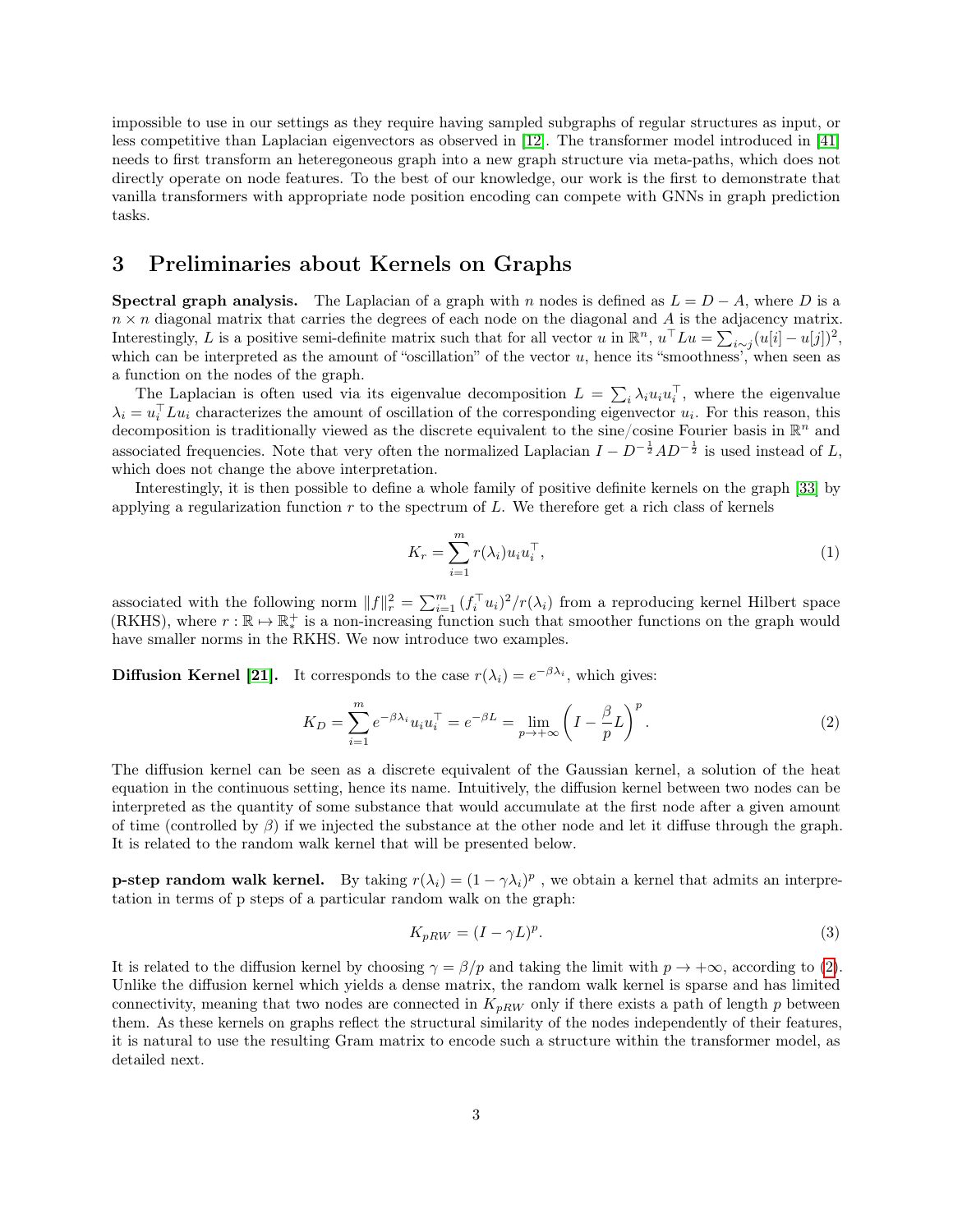# 4 Encoding Graph Structure in Transformers

In this section, we detail the architecture and structure encoding strategies behind GraphiT. In particular, we build upon the findings of [35] for our architectural choices and propose new strategies for encoding structural information in the transformer architecture.

#### 4.1 Transformer Architectures for Graphs

We process graphs with a vanilla transformer encoder architecture [36] for solving classification and regression tasks, by seeing graphs as sets of node features. We first present the transformer without encoding the graph structure, before introducing mechanisms for encoding nodes positions in Section 4.2, and then topological structures in Section 4.3. Specifically, a transformer is composed of a sequence of layers, which process an input set of  $d_{\text{in}}$  features represented by a matrix X in  $\mathbb{R}^{n \times d_{\text{in}}},$  and compute another set in  $\mathbb{R}^{n \times d_{\text{out}}}$ . A critical component is the attention mechanism:

$$
Attention(Q, V) = softmax\left(\frac{QQ^{\top}}{\sqrt{d_{out}}}\right) V \in \mathbb{R}^{n \times d_{out}},\tag{4}
$$

with  $Q^{\top} = W_Q X^{\top}$  is called the query matrix,  $V^{\top} = W_V X^{\top}$  the value matrix, and  $W_Q, W_V$  in  $\mathbb{R}^{d_{\text{out}} \times d_{\text{in}}}$  are projection matrices that are learned. Note that following the recommendation of [35], we use the same matrix for keys and queries. This allows us to define a symmetric and positive definite kernel on pairs of nodes and thus to combine with other kernels on graph. This also reduces the number of parameters in our models without hurting the performance in practice. During the forward pass, the feature map  $X$  is updated in a residual fashion (with either  $d_{\rm in} = d_{\rm out}$  or with an additional projection matrix when the dimensions do not match, omitted here for simplicity) as follows:

$$
X = X + \text{Attention}(Q, V).
$$

Note that transformers without position encoding and GNNs are tightly connected: a GNN can be seen as a transformer where aggregation is performed on neighboring nodes only, and a transformer as a GNN processing a fully-connected graph. However, even in this case, differences would remain between common GNNs and Transformers, as the latter use for example LayerNorm and skip-connections. In our paper, we will either adopt the local aggregation strategy, or let all nodes communicate in order to test this inductive bias in the context of graphs, where capturing long range interactions between nodes may be useful for some tasks.

#### 4.2 Encoding Node Positions

The output of the transformer is invariant to permutations in the input data. It is therefore crucial to provide the transformer with information about the data structure. In this section, we revisit previously proposed strategies for sequences and graphs and devise new methods for positional encoding. Note that a natural baseline is simply to adopt a local aggregation strategy similar to GAT [37] or [12].

#### 4.2.1 Existing Strategies for Sequences and Graphs

Absolute and relative positional encoding in transformers for sequences. In NLP, positional information was initially encoded by adding a vector based on sinusoidal functions to each of the input token features [36]. This approach was coined as absolute position encoding and proved to be also useful for other data modalities [9, 12]. In relative position encoding, which was proposed later [26, 30], positional information is added to the attention logits and in the values. This information only depends on the relative distance between the two considered elements in the input sequence.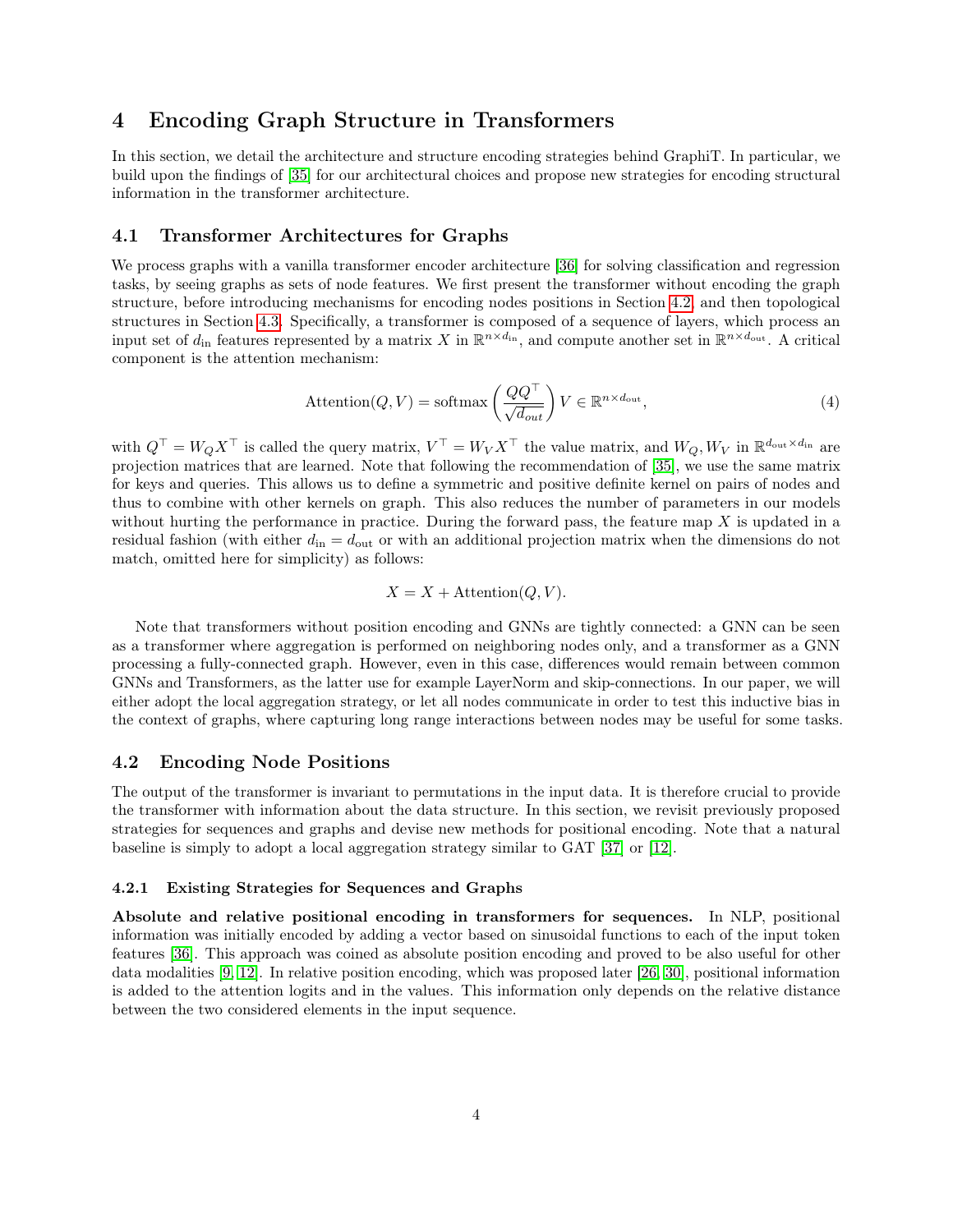Absolute positional encoding for graphs. Whereas positional encodings can be hand-crafted or learned relatively easily for sequences and images, which respectively admit a chain or grid structure, this task becomes non-trivial for graphs, whose structure may vary a lot inside a data set, besides the fact that the concept of node position is ill-defined. To address these issues, an absolute position encoding scheme was recently proposed in [12], by leveraging the graph Laplacian (LapPE). More precisely, each node of each graph is assigned a vector containing the first  $k$  coordinates of the node in the eigenbasis of the graph normalized Laplacian sorted in ascending order of the eigenvalues. Since the first eigenvector associated to the eigenvalue 0 is constant, the first coordinate is omitted.

As detailed in Section 3, these eigenvectors oscillate more and more and the corresponding coordinates are often interpreted as Fourier coefficients representing frequency components in increasing order. Note that eigenvectors of the Laplacian computed on different graphs could not be compared to each other in principle, and are also only defined up to a  $\pm 1$  factor. While this raises a conceptual issue for using them in an absolute positional encoding scheme, it is shown in [12]—and confirmed in our experiments—that the issue is mitigated by the Fourier interpretation, and that the coordinates used in LapPE are effective in practice for discriminating between nodes in the same way as the position encoding proposed in [36] for sequences. Yet, because the eigenvectors are defined up to a  $\pm 1$  factor, the sign of the encodings needs to be randomly flipped during the training of the network. In the next section, we introduce a novel strategy in the spirit of relative positional encoding that does not suffer from the previous conceptual issue, and can also be combined with LapPE if needed.

#### 4.2.2 Relative Position Encoding Strategies by Using Kernels on Graphs

Modulating the transformer attention. To avoid the issue of transferability of the absolute positional encoding between graphs, we use information on the nodes structural similarity to bias the attention scores. More precisely, and in the fashion of [25, 35] for sequences, we modulate the attention kernel using the Gram matrix of some kernel on graphs described in Section 3 as follows:

$$
\text{PosAttention}(Q, V, K_r) = \text{normalize}\left(\exp\left(\frac{QQ^{\top}}{\sqrt{d_{\text{out}}}}\right) \odot K_r\right) V \in \mathbb{R}^{n \times d_{\text{out}}},\tag{5}
$$

with the same Q and V matrices, and  $K_r$  a kernel on the graph. "exp" denotes the elementwise exponential of the matrix entries and normalize means  $\ell_1$ -normalization on rows such that normalization(exp(u))=softmax(u). The reason for multiplying the exponential of the attention logits before  $\ell_1$ -normalizing the rows is that it corresponds to a classical kernel smoothing. Indeed, if we consider the PosAttention output for a node i:

PosAttention
$$
(Q, V, K_r)_i = \sum_{j=1}^n \frac{\exp (Q_i Q_j^\top / \sqrt{d_{out}}) \times K_r(i, j)}{\sum_{j'=1}^n \exp (Q_i Q_{j'}^\top / \sqrt{d_{out}}) \times K_r(i, j')} V_j \in \mathbb{R}^{d_{out}},
$$

we obtain a typical smoothing, *i.e.* a linear combination of features with weights determined by a non-negative kernel, here  $k(i, j) := \exp(\widetilde{Q_i Q_j^{\top}/\sqrt{d_{out}}}) \times K_r(i, j)$ , and summing to 1. In fact, k can be considered as a new kernel between nodes i and j made by multiplying a kernel based on positions  $(K_r)$  and a kernel based on content (via  $Q$ ). As observed in [35] for sequences, modulating the attention logits with a kernel on positions is related to relative positional encoding [30], where we bias the attention matrix with a term depending only on the relative difference in positions between the two elements in the input set. Moreover, during the forward pass, the feature map  $X$  is updated as follows:

$$
X = X + D^{-\frac{1}{2}} \text{PosAttention}(Q, V, K_r),\tag{6}
$$

where D is the matrix of node degrees. We found such a normalization with  $D^{-1/2}$  to be beneficial in our experiments since it reduces the overwhelming influence of highly connected graph components. Note that, as opposed to absolute position encoding, we do not add positional information to the values and the model does not rely on the transferability of eigenvectors between different Laplacians.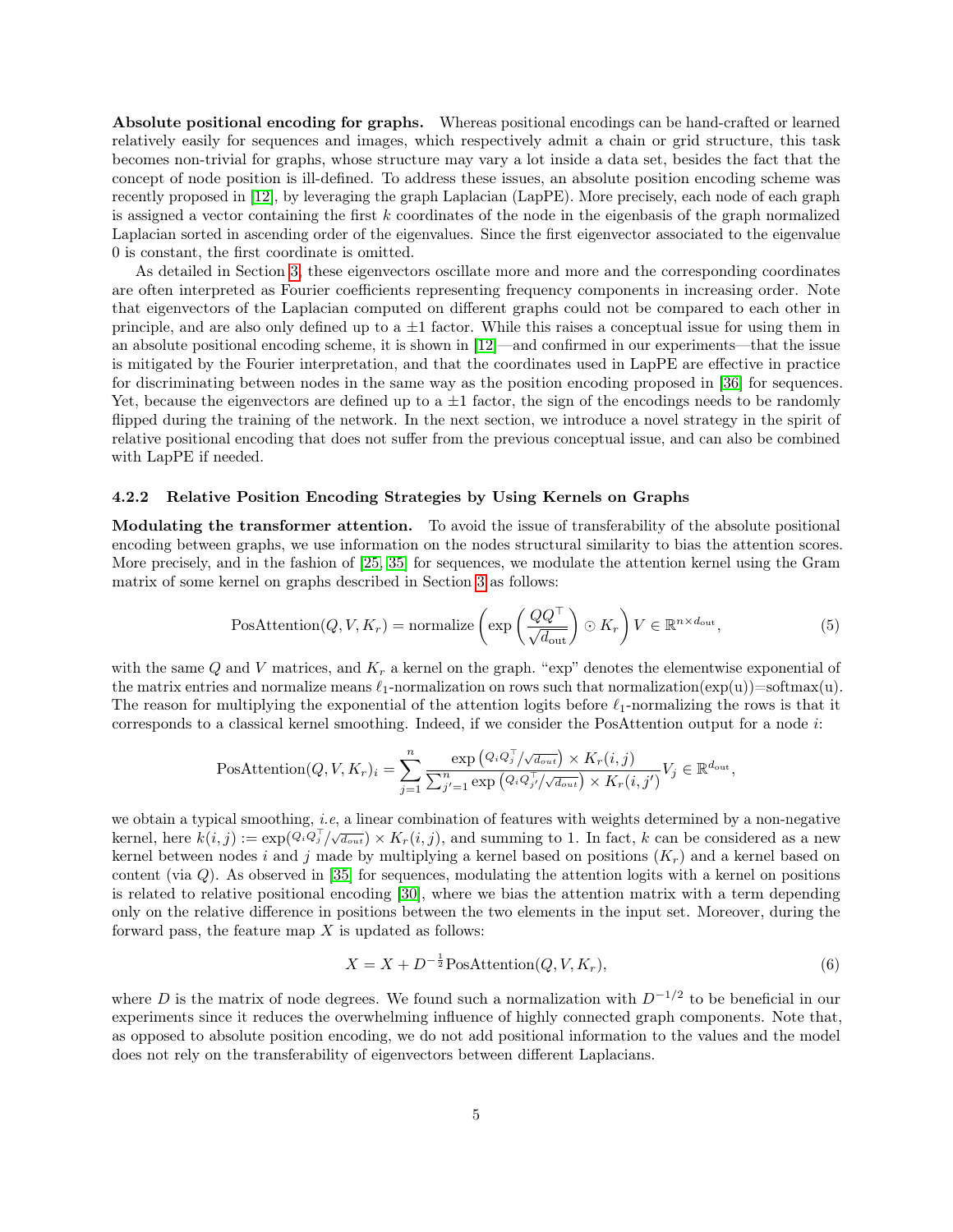Choice of kernels and parameters. Interestingly, the choice of the kernel enables to encode a priori knowledge directly within the model architecture, while the parameter has an influence on the attention span. For example, in the diffusion kernel,  $\beta$  can be seen as the duration of the diffusion process. The smaller it is, the more focused the attention on the close neighbors. Conversely, a large  $\beta$  corresponds to an homogeneous attention span. As another example, it is clear that the choice of  $p$  in the random walk kernel corresponds to visiting at best p-degree neighbors. In our experiments, the best kernel may vary across datasets, suggesting that long-range global interactions are of different importance depending on the task. For example, on the dataset PROTEINS (see Section 5), the vanilla transformer without using any structural information performs very well.

#### 4.3 Encoding Topological Structures

Position encoding aims at adding positional only information to the feature vector of an input node or to the attentions scores. Substructures is a different type of information, carrying local positional information and content, which has been heavily used within graph kernels, see Section 2. In the context of graphs neural networks, this idea was exploited in the graph convolutional kernel network model (GCKN) of [7], which is a hybrid approach between GNNs and graph kernels based on substructure enumeration (e.g., paths). Among different strategies we experimented, enriching nodes features with the output of a GCKN layer turned out to be a very effective strategy.

Graph convolutional kernel networks (GCKN). GCKNs [7] is a multi-layer model that produces a sequence of graph feature maps akin to a GNN. The main difference is that each layer enumerates local sub-structures at each node (here, paths of length  $k$ ), encodes them using a kernel embedding, and aggregates the resulting sub-structure representations. This results in a feature map that carries more information about the graph structure than traditional neighborhood aggregation based GNNs, which is appealing for transformers since the vanilla version is blind to the graph structure.

Formally, let us consider a graph G with n nodes, and let us denote by  $\mathcal{P}_k(u)$  the set of paths shorter than or equal to k that start with node u. With an abuse of notation, p in  $\mathcal{P}_k(u)$  will denote the concatenation of all node features encountered along the path. Then, a layer of GCKN defines a feature map X in  $\mathbb{R}^{n \times d}$  such that

$$
X(u) = \sum_{p \in \mathcal{P}_k(u)} \psi(p),
$$

where  $X(u)$  is the column of X corresponding to node u and  $\psi$  is a d-dimensional embedding of the path features p. More precisely, the path features in [7] are embedded to a RKHS by using a Gaussian kernel, and a finite-dimensional approximation is obtained by using the Nyström method [39]. The embedding is parametrized and can be learned without or with supervision (see [7] for details). Moreover, path features of varying lengths up to a maximal length can be used with GCKN. In this work, we evaluate the strategy of encoding a node as the concatenation of its original features and those produced by one GCKN layer. This strategy has proven to be very successful in practice.

## 5 Experiments

In this section, we evaluate instances of GraphiT as well as popular GNNs and position encoding baselines on various graph classification and regression tasks. We want to answer several questions:

- Q1: Can vanilla transformers, when equipped with appropriate position encoding and/or structural information, outperform GNNs in graph classification and regression tasks?
- Q2: Is kernel-based relative positional encoding more effective than the absolute position encoding provided by the eigenvectors of the Laplacian (LapPE)?

Q3: What is the most effective way to encode graph structure information within transformers?

We also discuss our results and conduct ablation studies. Finally, we demonstrate the ability of attention scores to highlight meaningful graph features when using kernel-based positional encoding.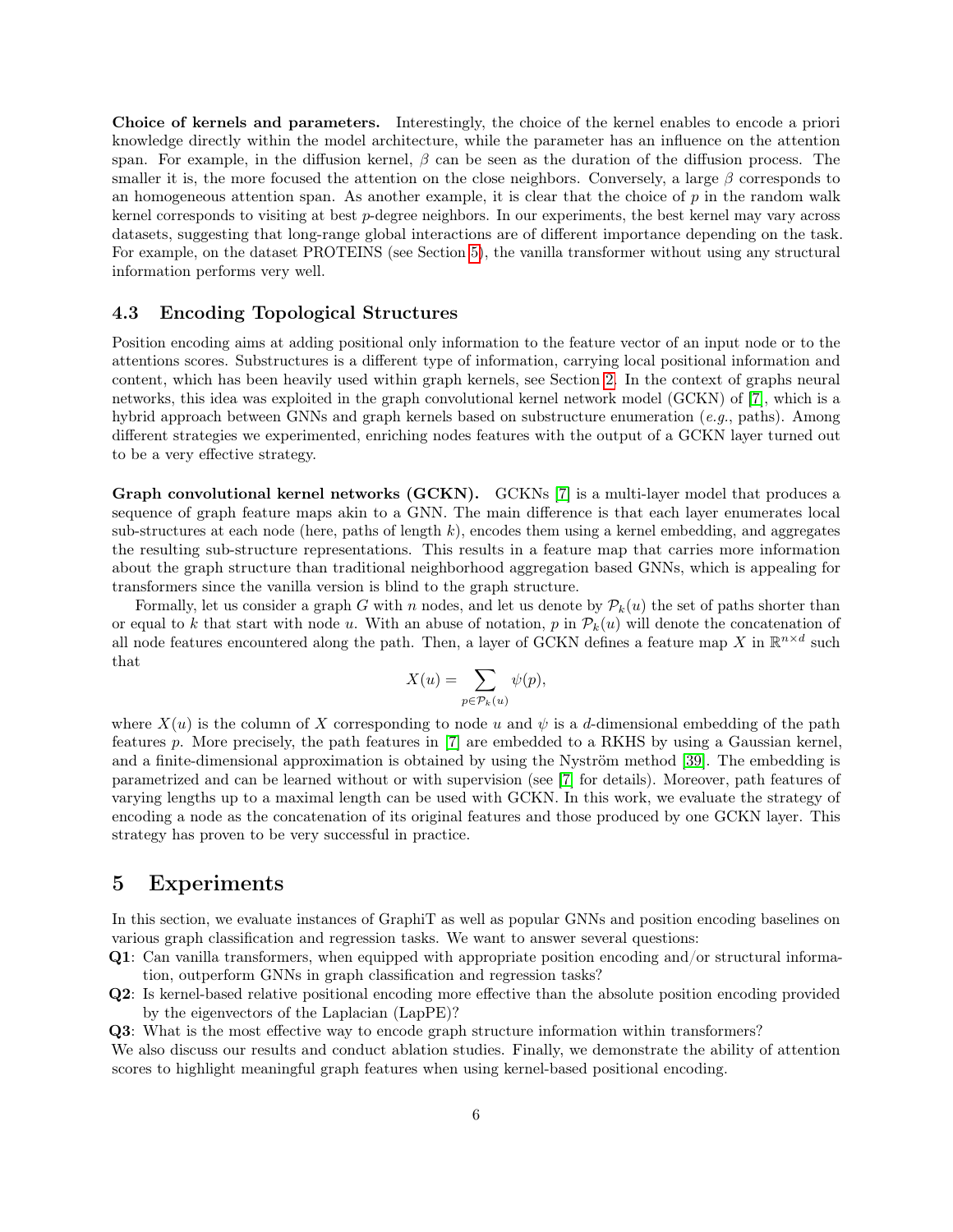#### 5.1 Methodology

Benchmark and baselines. We benchmark our methods on various graph classification datasets with discrete node labels (MUTAG, PROTEINS, PTC, NCI1) and one regression dataset with discrete node labels (ZINC). These datasets can be obtained e.g via the Pytorch Geometric toolbox [13]. We compare our models to the following GNN models: Molecular Fingerprint (MF) [11], Graph Convolutional Networks (GCN) [18], Graph Attention Networks (GAT) [37], Graph Isomorphism Networks (GIN) [40] and finally Graph Convolutional Kernel Networks (GCKN) [7]. In particular, GAT is an important baseline as it uses attention to aggregate neighboring node information. We compare GraphiT to the transformer architecture proposed in [12] and also use their Laplacian absolute position encoding as a baseline for evaluating our graph kernel relative position encoding. All models are implemented in Pytorch and our code is available in the supplementary material.

Reporting scores. For all datasets except ZINC, we samples ten times random train/val/test splits, of size 80/10/10, respectively. For each split, we evaluate all methods by (i) training several models on the train fold with various hyperparameters; (ii) performing model selection on val, by averaging the validation accuracy of a model on its last 50 epochs; (iii) retraining the selected model on train+val; (iv) estimate the test score by averaging the test accuracy over the last 50 epochs. The results reported in our tables are then averaged over the ten splits. This procedure is a compromise between a double-nested cross validation procedure that would be too computationally expensive and reporting 10-fold cross validation scores that would overestimate the test accuracy. For ZINC, we use the same train/val/test splits as in [12], train GraphiT with 10 layers, 8 heads and 64 hidden dimensions as in [12], and report the average test mean absolute error on 4 independent runs.

Optimization procedure and hyperparameter search. Our models are trained with the Adam optimizer by decreasing the learning rate by a factor of 2 each 50 epochs. For classification tasks, we train about the same number (81) of models with different hyperparameters for each GNN and transformer method, thus spending a similar engineering effort on each method. For GNN models, we select the best type of global pooling, number of layers and hidden dimensions from three different values. Regarding transformers, we select the best number of heads instead of global pooling type for three different values. For all considered models, we also select the best learning rate and weight decay from three different values and the number of epochs is fixed to 300 to guarantee the convergence. For the ZINC dataset, we found that a standard warmup strategy suggested for transformers in [36] leads to more stable convergence for larger models. The rest of the hyperparameters remains the same as used in [12]. More details and precise grids for hyperparameter search can be found in Appendix A.

#### 5.2 Results and Discussion

Comparison of GraphiT and baselines methods. We show our results in Table 1. For smaller datasets such as MUTAG, PROTEINS or PTC, our Transformer without positional encoding performs reasonably well compared to GNNs, whereas for NCI1 and ZINC, incorporating structural information into the model is key to good performance. On all datasets, GraphiT is able to perform as well as or better than the baseline GNNs. In particular on ZINC, GraphiT outperforms all previous baseline methods by a large margin. For this, it seems that the factor  $D^{-1/2}$  in (6) is important, allowing to capture more information about the graph structure. The answer to Q1 is therefore positive.

Comparison of relative position encoding schemes. Here, we compare our transformer used with different relative positional encoding strategies, including adjacency (1-step RW kernel with  $\gamma = 1.0$  corresponding to a normalized adjacency matrix  $D^{-1/2}AD^{-1/2}$  which is symmetric but not positive semi-definite, 2 and 3-step RW kernel with  $\gamma = 0.5$  and a diffusion kernel with  $\beta = 1$ . Unlike the vanilla transformer that works poorly on big datasets including NCI1 and ZINC, keeping all nodes communicate through our diffusion kernel positional encoding can still achieve performances close to encoding methods relying on local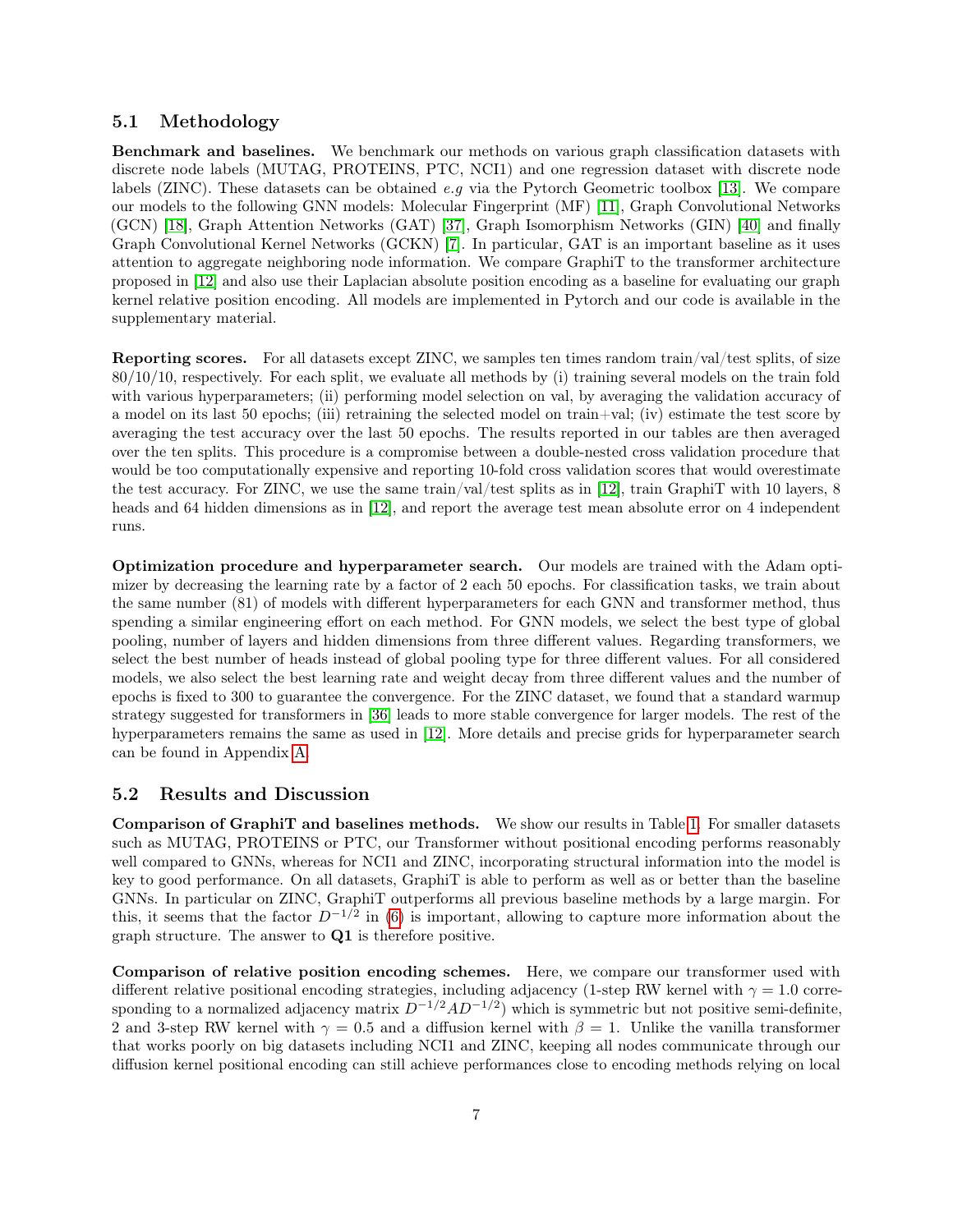| Method / Dataset               | <b>MUTAG</b>    | <b>PROTEINS</b> | <b>PTC</b>      | NCI1           | ZINC (no edge feat.) |
|--------------------------------|-----------------|-----------------|-----------------|----------------|----------------------|
| Size                           | 188             | 1113            | 344             | 4110           | 12k                  |
| Classes                        | 2               | 2               | $\overline{2}$  | $\overline{2}$ | Reg.                 |
| Max. number of nodes           | 28              | 620             | 109             | 111            | 37                   |
| $\text{MF}$ [11]               | $81.5 \pm 11.0$ | $71.9 \pm 5.2$  | $57.3 \pm 6.9$  | $80.6 \pm 2.5$ | $0.387 \pm 0.019$    |
| GCN [18]                       | $78.9 \pm 10.1$ | $75.8 \pm 5.5$  | $54.0 \pm 6.3$  | $75.9 \pm 1.6$ | $0.367 \pm 0.011$    |
| GAT [37]                       | $80.3 \pm 8.5$  | $74.8 \pm 4.1$  | $55.0 \pm 6.0$  | $76.8 \pm 2.1$ | $0.384 \pm 0.007$    |
| GIN [40]                       | $82.6 \pm 6.2$  | $73.1 \pm 4.6$  | $55.0 \pm 8.7$  | $81.7 \pm 1.7$ | $0.387 \pm 0.015$    |
| GCKN-subtree [7]               | $87.8 \pm 9.4$  | $72.0 \pm 3.7$  | $62.1{\pm}6.4$  | $79.6 \pm 1.8$ | $0.474 \pm 0.001$    |
| $[12]$                         | $79.3 \pm 11.6$ | $65.8 \pm 3.1$  | $58.4 \pm 8.2$  | $78.9 \pm 1.1$ | $0.359 \pm 0.014$    |
| $[12] + \text{LapPE}$          | $83.9 \pm 6.5$  | $70.1 \pm 3.2$  | $57.7 \pm 3.1$  | $80.0 \pm 1.9$ | $0.323 \pm 0.013$    |
| Transformers (T)               | $82.2 \pm 6.3$  | $75.6{\pm}4.9$  | $58.1 \pm 10.5$ | $70.0 \pm 4.5$ | $0.696 \pm 0.007$    |
| $T + \text{LapPE}$             | $85.8 \pm 5.9$  | $74.6 \pm 2.7$  | $55.6 \pm 5.0$  | $74.6 \pm 1.9$ | $0.507 \pm 0.003$    |
| $T + Adj PE$                   | $87.2 \pm 9.8$  | $72.4 \pm 4.9$  | $59.9 \pm 5.9$  | $79.7 \pm 2.0$ | $0.243 \pm 0.005$    |
| $T + 2$ -step RW kernel        | $85.3 \pm 6.9$  | $72.8 \pm 4.5$  | $62.0 \pm 9.4$  | $78.0 \pm 1.5$ | $0.243 \pm 0.010$    |
| $T + 3$ -step RW kernel        | $83.3 \pm 6.3$  | $76.2 \pm 4.4$  | $61.0 \pm 6.2$  | $77.6 \pm 3.6$ | $0.244 \pm 0.011$    |
| $T +$ Diffusion kernel         | $82.7 \pm 7.6$  | $74.6 \pm 4.2$  | $59.1 \pm 7.4$  | $78.9 \pm 1.6$ | $0.255 \pm 0.010$    |
| $T + GCKN$                     | $84.4 \pm 7.8$  | $69.5 \pm 3.8$  | $61.5 \pm 5.8$  | $78.1 \pm 5.1$ | $0.274 \pm 0.011$    |
| $T + GCKN + 2$ -step RW kernel | $90.4 \pm 5.8$  | $72.5 \pm 4.6$  | $58.4 \pm 7.6$  | $81.0 \pm 1.8$ | $0.213 \pm 0.016$    |
| $T + GCKN + Ad$ PE             | $90.5 \pm 7.0$  | $71.1 \pm 6.9$  | $57.9 \pm 4.2$  | $81.4 \pm 2.2$ | $0.211 \pm 0.010$    |

Table 1: Average mean classification accuracy/mean absolute error.

communications such as adjacency or p-step kernel encoding. Interestingly, our adjacency encoding, which could be seen as a variant of the neighborhood aggregation of node features used in GAT, is shown to be very effective on many datasets. In general, sparse local positional encoding seems to be useful for our prediction tasks, which tempers the answer to Q1.

Comparison of structure encoding schemes in node features. In this paragraph, we compare different ways of injecting graph structures to the vanilla transformer, including Laplacian PE [12] and unsupervised GCKN-path features [7]. We observe that incorporating topological structures directly into the features of input nodes is a very useful strategy for vanilla transformers. This yields significant performance improvement on almost all datasets except PROTEINS, by either using the Laplacian PE or GCKN-path features. Among them, GCKN features are observed to outperform Laplacian PE by a large margin, except on MUTAG and PROTEINS (third column of Table 2). A possible reason for this exception is that PROTEINS seems to be very specific, such that prediction models do not really benefit from encoding positional information. In particular, GCKN brings a pronounced performance boost on ZINC, suggesting the importance of encoding substructures like paths for prediction tasks on molecules.

Combining relative position encoding and structure encoding in node features. Table 2 reports the ablation study of the transformer used with or without structure encoding and coupled or not with a relative positional encoding. The results show that relative PE outperforms the topological Laplacian PE, suggesting a positive answer to Q2. However, using both simultaneously improves the results considerably, especially on ZINC. In fact, combining relative position encoding and a structure encoding scheme globally improves the performances. In particular, using the GCKN-path layer features works remarkably well for all datasets except PROTEINS. More precisely, we see that the combination of GCKN with the adjacent matrix PE yields the best results among the other combinations for MUTAG and NCI1. In addition, the GCKN coupled with the 3-step RW kernel achieves the second best performance for ZINC. The answer to Q3 is therefore combining a structure encoding scheme in node features, such as GCKN, with relative positional encoding.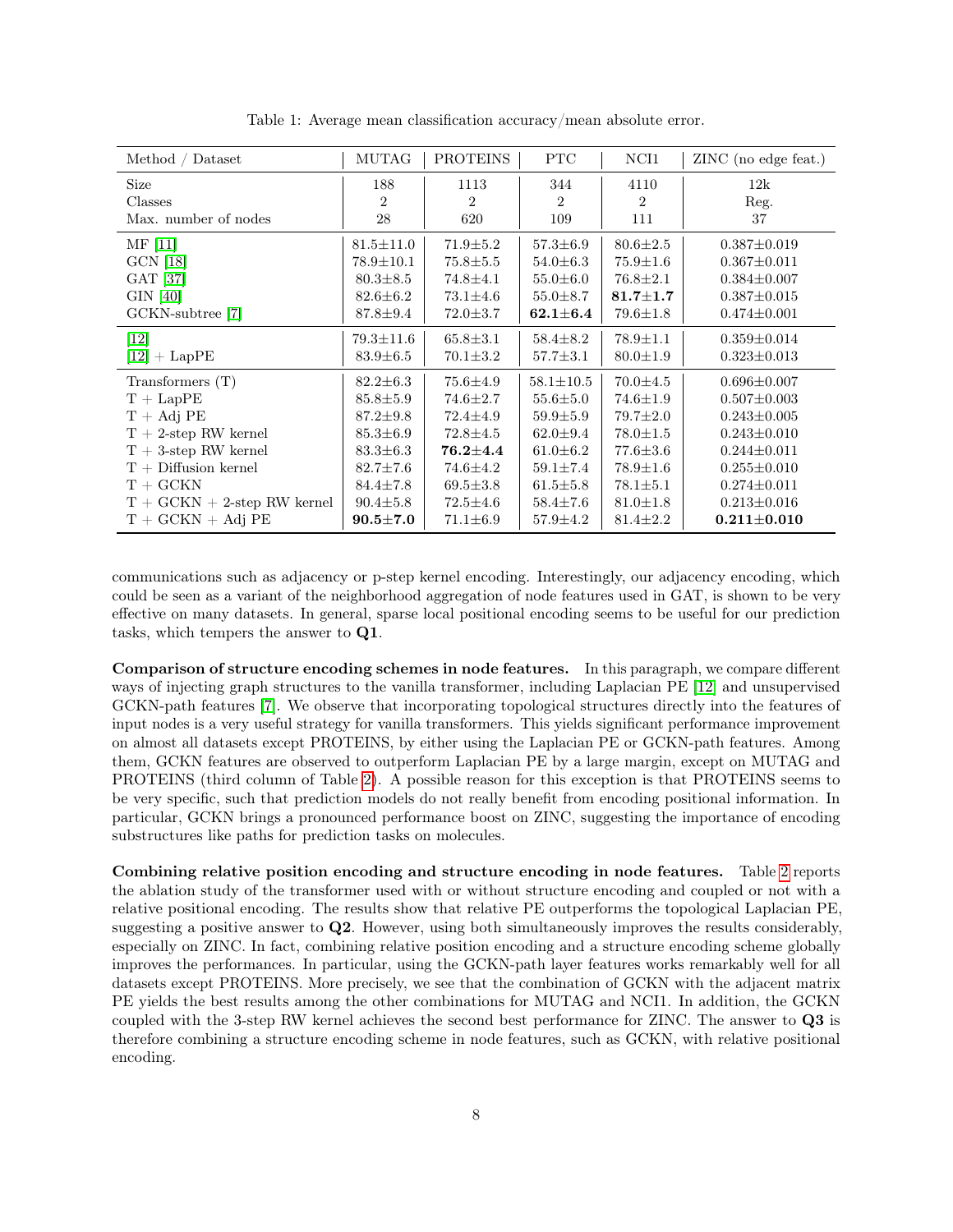| Dataset         | Structure encoding<br>in node features | T vanilla         | Relative positional encoding in attention scores<br>$T + Adj$ | $T + 2$ -step     | $T + 3$ -step     | $T + Diffusion$   |
|-----------------|----------------------------------------|-------------------|---------------------------------------------------------------|-------------------|-------------------|-------------------|
| <b>MUTAG</b>    | None                                   | $82.2 \pm 6.3$    | $87.2 \pm 9.8$                                                | $85.3 \pm 6.9$    | $83.3 \pm 6.3$    | $82.7 \pm 7.6$    |
|                 | LapPE                                  | $85.8 \pm 5.9$    | $86.0 + 4.2$                                                  | $84.7 + 4.7$      | $83.5 + 5.2$      | $84.2 + 7.2$      |
|                 | GCKN                                   | $84.4 \pm 7.8$    | $90.5 \pm 7.0$                                                | $90.4 \pm 5.8$    | $90.0 \pm 6.3$    | $90.0 \pm 6.8$    |
| <b>PROTEINS</b> | None                                   | $75.6{\pm}4.9$    | $72.4 \pm 4.9$                                                | $72.8 \pm 4.5$    | $76.2 + 4.4$      | $74.6 \pm 4.2$    |
|                 | LapPE                                  | $74.6 \pm 2.7$    | $74.7 \pm 5.2$                                                | $75.0 \pm 4.7$    | $74.3 \pm 5.3$    | $74.7 \pm 5.3$    |
|                 | GCKN                                   | $69.5 \pm 3.8$    | $71.1 \pm 6.9$                                                | $72.5 \pm 4.6$    | $70.0 \pm 5.1$    | $72.4 \pm 4.9$    |
| <b>PTC</b>      | None                                   | $58.1 \pm 10.5$   | $59.9 \pm 5.9$                                                | $62.0 + 9.4$      | $61.0 \pm 6.2$    | $59.1 \pm 7.4$    |
|                 | LapPE                                  | $55.6 \pm 5.0$    | $57.1 \pm 3.8$                                                | $58.8 \pm 6.6$    | $57.1 \pm 5.3$    | $57.3 \pm 7.8$    |
|                 | GCKN                                   | $61.5 \pm 5.8$    | $57.9 \pm 4.2$                                                | $58.4 \pm 7.6$    | $55.2 \pm 8.8$    | $55.9 \pm 8.1$    |
| NCI1            | None                                   | $70.0 \pm 4.5$    | $79.7 \pm 2.0$                                                | $78.0 \pm 1.5$    | $77.6 \pm 3.6$    | $78.9 \pm 1.6$    |
|                 | LapPE                                  | $74.6 \pm 1.9$    | $78.7 \pm 1.9$                                                | $78.4 \pm 1.3$    | $78.7 \pm 1.5$    | $77.8 \pm 1.0$    |
|                 | GCKN                                   | $78.1 \pm 5.1$    | $81.4 \pm 2.2$                                                | $81.0 \pm 1.8$    | $81.0 \pm 1.8$    | $81.0 \pm 2.0$    |
| ZINC            | None                                   | $0.696 \pm 0.007$ | $0.243 \pm 0.005$                                             | $0.243 \pm 0.010$ | $0.244 \pm 0.011$ | $0.255 \pm 0.010$ |
|                 | LapPE                                  | $0.507 \pm 0.003$ | $0.202 \pm 0.011$                                             | $0.227 \pm 0.030$ | $0.210 \pm 0.003$ | $0.221 \pm 0.038$ |
|                 | GCKN                                   | $0.274 \pm 0.011$ | $0.211 \pm 0.010$                                             | $0.213 \pm 0.016$ | $0.203 \pm 0.011$ | $0.218 \pm 0.006$ |

Table 2: Ablation: comparison of different structural encoding schemes and their combinations.

Discussion. Combining transformer and GCKN features results in substantial improvement over the simple sum or mean global poolings used in original GCKN models on ZINC dataset as shown in Table 1, which suggests that transformers can be considered as a very effective method for aggregating local substructure features on large datasets at the cost of using much more parameters. This point of view has also been explored in [25], which introduces a different form of attention for sequence and text classification. A potential limitation of GraphiT is its application to large graphs, as the complexity of the self-attention mechanism scales quadratically with the size of the input sequence. However, a recent line of work coined as efficient transformers alleviated these issues both in terms of memory and computational cost [2, 19]. We refer the reader to the following survey [34].

#### 5.3 Visualizing attention scores for the Mutagenicity dataset.

We now show that the attention yields visualization mechanisms for detecting important graph motifs.

Mutagenicity. In chemistry, a mutagen is a compound that causes genetic mutations. This important property is related to the molecular substructures of the compound. The Mutagenicity dataset [17] contains 4337 molecules to be classified as mutagen or not, and aims at better understanding which substructures cause mutagenicity. We train GraphiT with diffusion position encoding on this dataset with the aim to study whether important substructures can be detected. To this end, we feed the model with molecules of the dataset and collect the attention scores of each layer averaged by heads, as can be seen in Figure 2 for the molecules of Figure 1.

Patterns captured in the attention scores. While the scores in the first layer are close to the diffusion kernel, the following layers get sparser. Since the attention matrix is multiplied on the right by the values, the coefficients of the node aggregation step for the n-th node is given by the n-th row of the attention matrix. As a consequence, salient *columns* suggest the presence of important nodes. After verification, for many samples of Mutagenicity fed to our model, salient atoms indeed represent important groups in chemistry, many of them being known for causing mutagenicity. In compound 1a, the N atom of the nitro group  $(NO<sub>2</sub>)$ is salient. 1a was correctly classified as a mutagen by our model and the nitro group is indeed known for its mutagenetic properties [8]. Note how information flows from O atoms to N in the first two layers and then, at the last layer, how every element of the carbon skeleton look at N, *i.e* the  $NO<sub>2</sub>$  group. We can apply the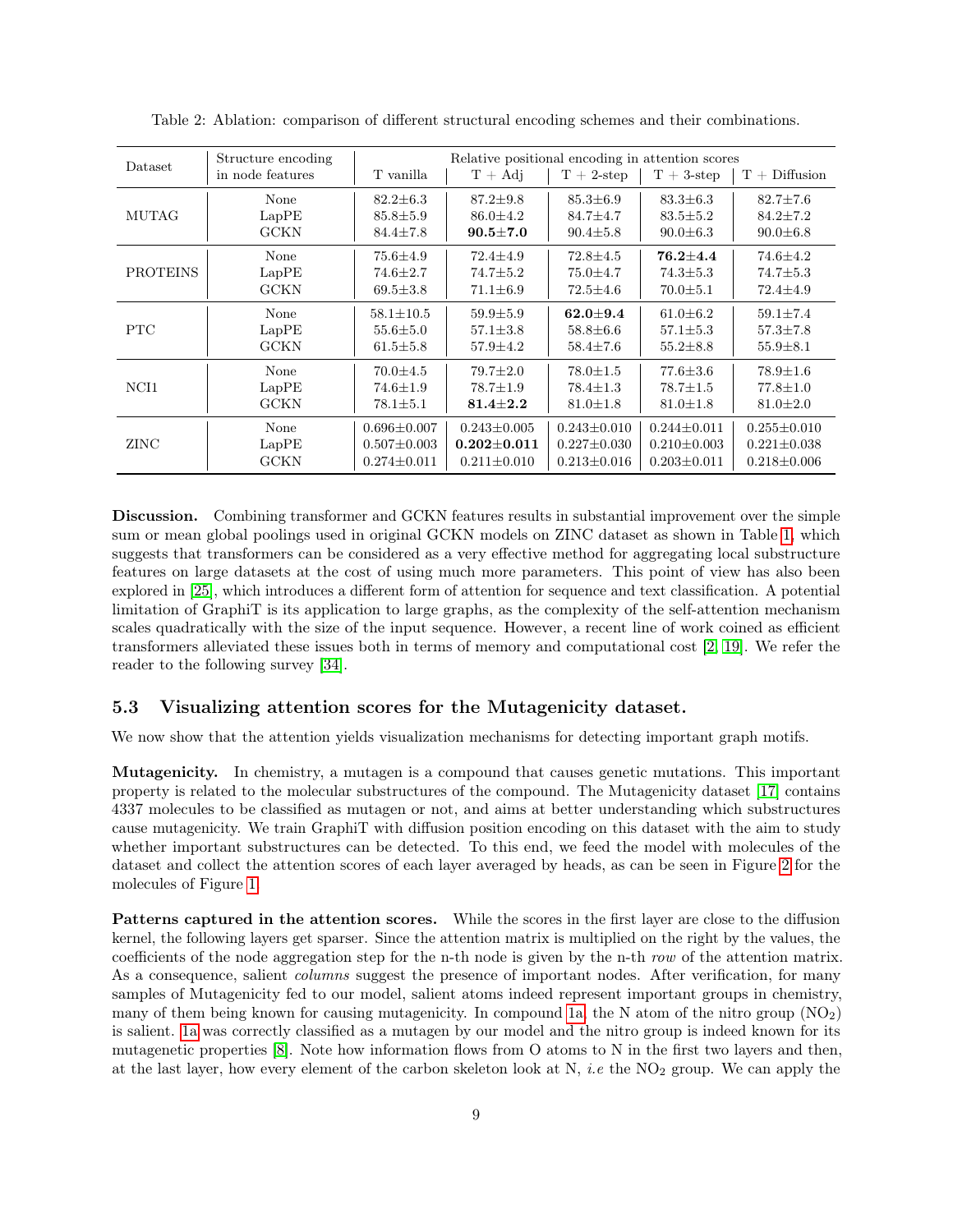

Figure 1: Examples of molecules from Mutagenicity correctly classified as mutagenetic by our model.



Figure 2: Attention scores averaged by heads for each layer of our trained model for the compounds in Figures 1a (Top) and 1b (Bottom). Top Left: diffusion kernel for 1a. Top Right: node 8 (N of NO2) is salient. Bottom Left: diffusion kernel for 1b. Bottom Right: node 14 (N of  $NH<sub>2</sub>$ ) is salient.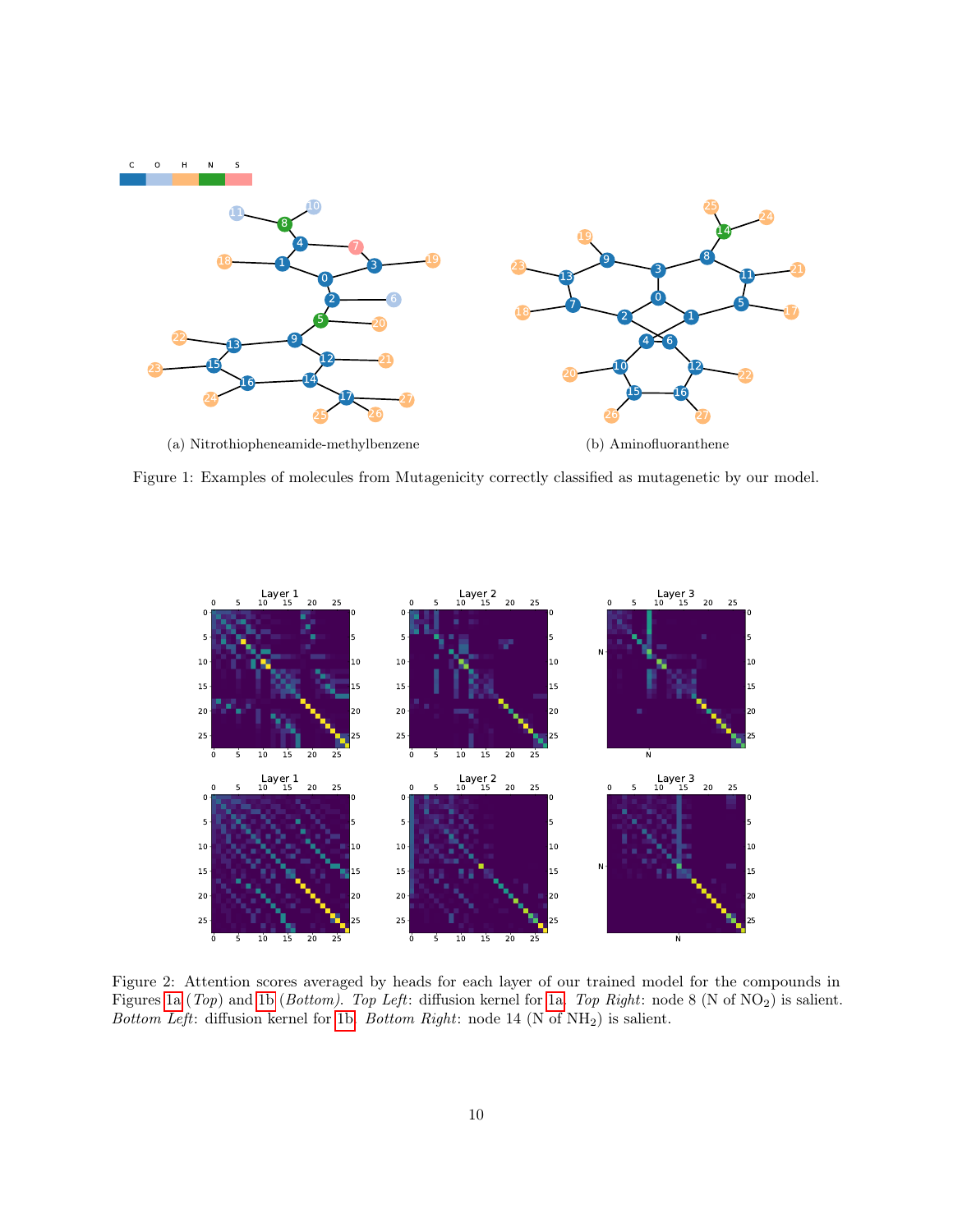same reasoning for the amino group  $(NH_2)$  in compound 1b [3]. We were also able to identify long-range intramolecular hydrogen bounds such as between H and Cl in other samples. We provide more examples of visualization in Appendix B.

# 6 Conclusion

In this work, we show that using a transformer to aggregate local substructures with appropriate position encoding, GraphiT, is a very effective strategy for graph representation, and that attention scores allow simple model interpretation. One of the reasons for the success of transformers lies in their scaling properties: in language modeling for example, it has been shown that for an equal large amount of data, the transformer's loss follows a faster decreasing power law than Long-Short-Term-Memory networks when the size of the model increases [16]. We believe that an interesting future direction for this work would be to evaluate if GNNs and GraphiT also scale similarly in the context of large self-supervised pre-training, and can achieve a similar success as in natural language processing.

# Acknowledgments

GM, DC, MS, and JM were supported by the ERC grant number 714381 (SOLARIS project) and by ANR 3IA MIAI@Grenoble Alpes, (ANR-19-P3IA-0003). This work was granted access to the HPC resources of IDRIS under the allocation 2021-AD011012521 made by GENCI. GM thanks Robin Strudel for useful discussions on transformers.

# References

- [1] M. Belkin and P. Niyogi. Laplacian eigenmaps for dimensionality reduction and data representation. Neural computation, 15(6):1373–1396, 2003.
- [2] I. Beltagy, M. E. Peters, and A. Cohan. Longformer: The long-document transformer. arXiv:2004.05150, 2020.
- [3] D. L. Berry, G. M. Schoofs, and W. A. Vance. Mutagenicity of nitrofluoranthenes, 3-aminofluoranthene and 1-nitropyrene in Chinese hamster V79 cells. Carcinogenesis, 6(10):1403–1407, 1985.
- [4] K. Borgwardt, E. Ghisu, F. Llinares-López, L. O'Bray, and B. Rieck. Graph kernels: State-of-the-art and future challenges. arXiv preprint arXiv:2011.03854, 2020.
- [5] K. Borgwardt and H.-P. Kriegel. Shortest-path kernels on graphs. In International conference on data mining  $(ICDM)$ , 2005.
- [6] M. Bronstein, J. Bruna, Y. LeCun, A. Szlam, and P. Vandergheynst. Geometric deep learning: Going beyond euclidean data. IEEE Signal Processing Magazine, 34(4):18–42, 2017.
- [7] D. Chen, L. Jacob, and J. Mairal. Convolutional kernel networks for graph-structured data. In International Conference on Machine Learning (ICML), 2020.
- [8] K.-T. Chung, C. A. Murdock, Y. Zhou, S. E. Stevens Jr., Y.-S. Li, C.-I. Wei, S. Y. Fernando, and M.-W. Chou. Effects of the nitro-group on the mutagenicity and toxicity of some benzamines. Environmental and Molecular Mutagenesis, 27(1):67–74, 1996.
- [9] A. Dosovitskiy, L. Beyer, A. Kolesnikov, D. Weissenborn, X. Zhai, T. Unterthiner, M. Dehghani, M. Minderer, G. Heigold, S. Gelly, J. Uszkoreit, and N. Houlsby. An image is worth 16x16 words: Transformers for image recognition at scale. In International Conference on Learning Representations (ICLR), 2021.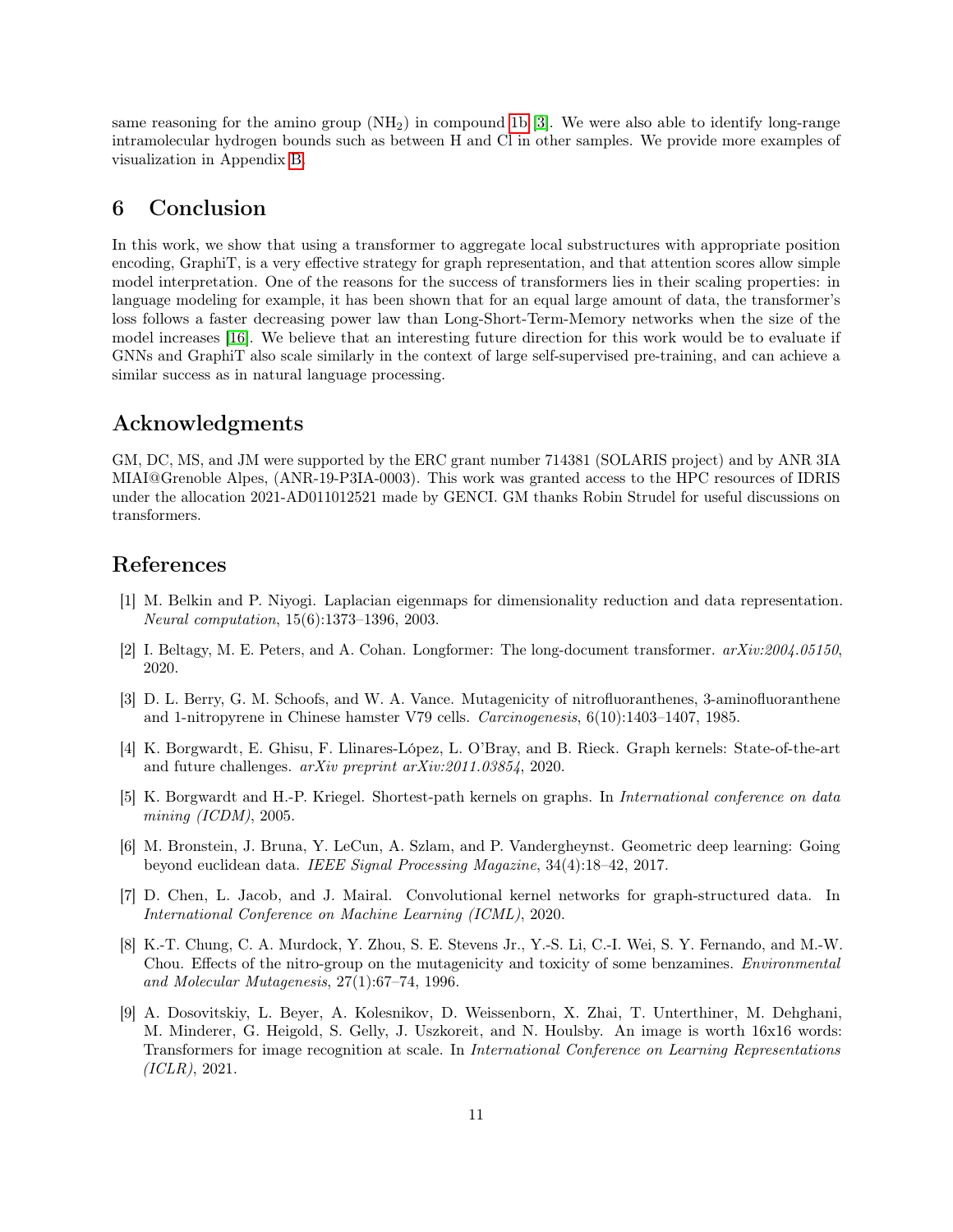- [10] S. S. Du, K. Hou, R. R. Salakhutdinov, B. Poczos, R. Wang, and K. Xu. Graph neural tangent kernel: Fusing graph neural networks with graph kernels. In Advances in Neural Information Processing Systems (NeurIPS), 2019.
- [11] D. Duvenaud, D. Maclaurin, J. Aguilera-Iparraguirre, R. Gómez-Bombarelli, T. Hirzel, A. Aspuru-Guzik, and R. P. Adams. Convolutional networks on graphs for learning molecular fingerprints. In Advances in Neural Information Processing Systems (NeurIPS), 2015.
- [12] V. P. Dwivedi and X. Bresson. A generalization of transformer networks to graphs. AAAI Workshop on Deep Learning on Graphs: Methods and Applications, 2021.
- [13] M. Fey and J. E. Lenssen. Fast graph representation learning with PyTorch Geometric. In ICLR Workshop on Representation Learning on Graphs and Manifolds, 2019.
- [14] T. Gärtner, P. Flach, and S. Wrobel. On graph kernels: Hardness results and efficient alternatives. In Learning theory and kernel machines, pages 129–143. Springer, 2003.
- [15] Z. Harchaoui and F. Bach. Image classification with segmentation graph kernels. In 2007 IEEE Conference on Computer Vision and Pattern Recognition, pages 1–8. IEEE, 2007.
- [16] J. Kaplan, S. McCandlish, T. Henighan, T. B. Brown, B. Chess, R. Child, S. Gray, A. Radford, J. Wu, and D. Amodei. Scaling laws for neural language models, 2020.
- [17] K. Kersting, N. M. Kriege, C. Morris, P. Mutzel, and M. Neumann. Benchmark data sets for graph kernels, 2016.
- [18] T. N. Kipf and M. Welling. Semi-supervised classification with graph convolutional networks. In International Conference on Learning Representations (ICLR), 2017.
- [19] N. Kitaev, Łukasz Kaiser, and A. Levskaya. Reformer: The efficient transformer. In International Conference on Learning Representations (ICLR), 2020.
- [20] J. Klicpera, S. Weißenberger, and S. Günnemann. Diffusion improves graph learning. In Advances in Neural Information Processing Systems (NeurIPS), 2019.
- [21] R. Kondor and J.-P. Vert. Diffusion kernels. In Kernel Methods in Computational Biology, pages 171–192. MIT Press, 2004.
- [22] Y. Li, X. Liang, Z. Hu, Y. Chen, and E. P. Xing. Graph transformer, 2019.
- [23] M. Låg, J. G. Omichinski, E. Dybing, S. D. Nelson, and E. J. SAžderlund. Mutagenic activity of halogenated propanes and propenes: effect of bromine and chlorine positioning. *Chemico-Biological* Interactions, 93(1):73–84, 1994.
- [24] P. Mahé and J.-P. Vert. Graph kernels based on tree patterns for molecules. Machine learning, 75(1):3–35, 2009.
- [25] G. Mialon, D. Chen, A. d'Aspremont, and J. Mairal. A trainable optimal transport embedding for feature aggregation and its relationship to attention. In International Conference on Learning Representations (ICLR), 2021.
- [26] A. Parikh, O. Täckström, D. Das, and J. Uszkoreit. A decomposable attention model for natural language inference. In Conference on Empirical Methods in Natural Language Processing (EMNLP), 2016.
- [27] A. Rives, J. Meier, T. Sercu, S. Goyal, Z. Lin, J. Liu, D. Guo, M. Ott, C. L. Zitnick, J. Ma, and R. Fergus. Biological structure and function emerge from scaling unsupervised learning to 250 million protein sequences. bioRxiv, 2019.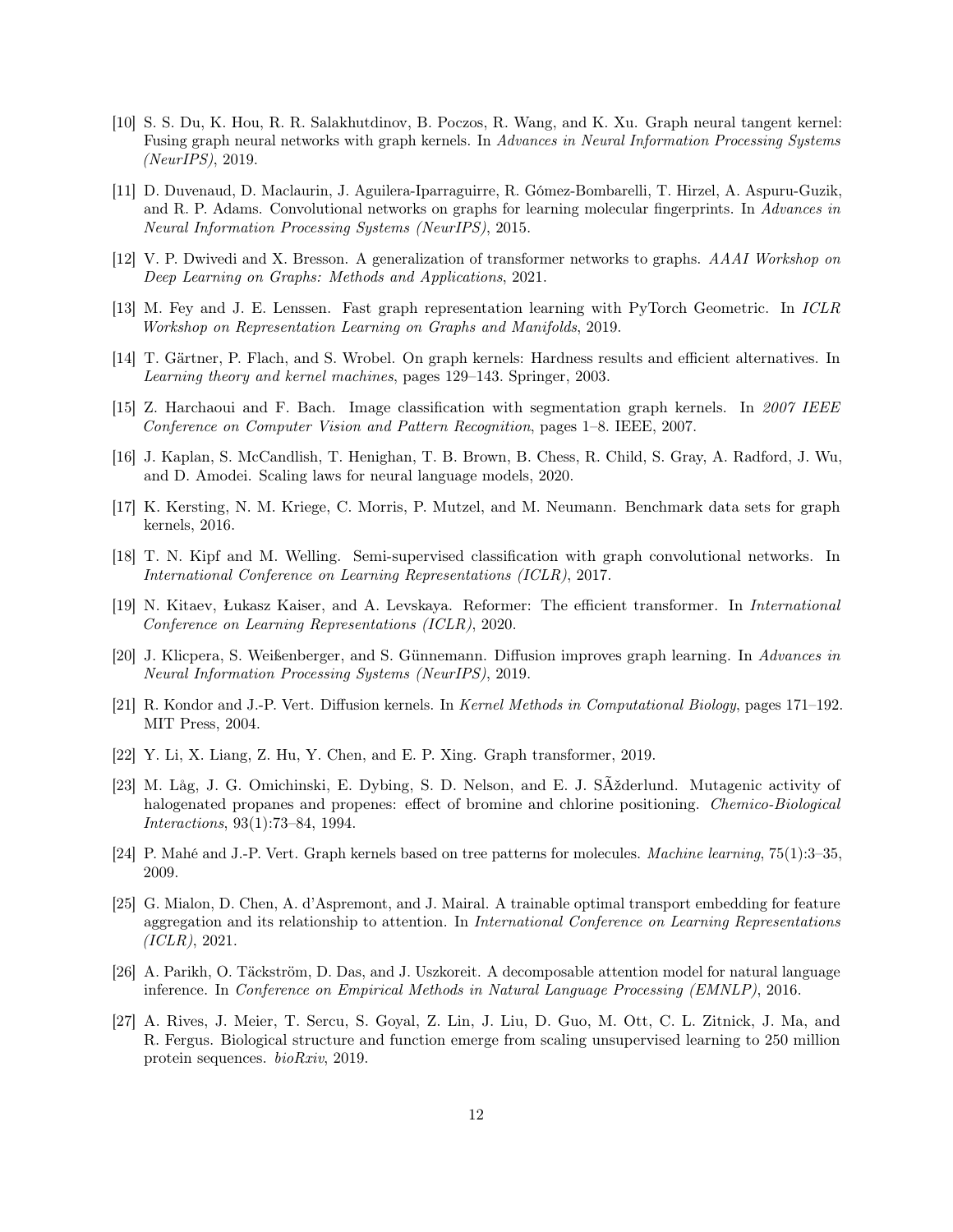- [28] F. Scarselli, M. Gori, A. C. Tsoi, M. Hagenbuchner, and G. Monfardini. The graph neural network model. IEEE transactions on neural networks, 20(1):61–80, 2008.
- [29] A. W. Senior, R. Evans, J. Jumper, J. Kirkpatrick, L. Sifre, T. Green, et al. Improved protein structure prediction using potentials from deep learning. Nature, 577(7792):706–710, 2020.
- [30] P. Shaw, J. Uszkoreit, and A. Vaswani. Self-attention with relative position representations. In Proceedings of the North American Chapter of the Association for Computational Linguistics (NAACL), 2018.
- [31] N. Shervashidze, P. Schweitzer, E. J. v. Leeuwen, K. Mehlhorn, and K. M. Borgwardt. Weisfeiler-Lehman graph kernels. Journal of Machine Learning Research (JMLR), 12:2539–2561, 2011.
- [32] N. Shervashidze, S. Vishwanathan, T. Petri, K. Mehlhorn, and K. Borgwardt. Efficient graphlet kernels for large graph comparison. In International Conference on Artificial Intelligence and Statistics (AISTATS), 2009.
- [33] A. J. Smola and R. Kondor. Kernels and regularization on graphs. In B. Schölkopf and M. K. Warmuth, editors, Learning Theory and Kernel Machines, pages 144–158. Springer Berlin Heidelberg, 2003.
- [34] Y. Tay, M. Dehghani, D. Bahri, and D. Metzler. Efficient transformers: A survey, 2020.
- [35] Y.-H. H. Tsai, S. Bai, M. Yamada, L.-P. Morency, and R. Salakhutdinov. Transformer dissection: A unified understanding of transformer's attention via the lens of kernel. In Conference on Empirical Methods in Natural Language Processing (EMNLP), 2019.
- [36] A. Vaswani, N. Shazeer, N. Parmar, J. Uszkoreit, L. Jones, A. N. Gomez, L. Kaiser, and I. Polosukhin. Attention is all you need. In Advances in Neural Information Processing Systems (NeurIPS), 2017.
- [37] P. Veličković, G. Cucurull, A. Casanova, A. Romero, P. Liò, and Y. Bengio. Graph attention networks. In International Conference on Learning Representations (ICLR), 2018.
- [38] N. Verma, E. Boyer, and J. Verbeek. Feastnet: Feature-steered graph convolutions for 3d shape analysis. In Proceedings of the Conference on Computer Vision and Pattern Recognition (CVPR), 2018.
- [39] C. K. Williams and M. Seeger. Using the Nyström method to speed up kernel machines. In Advances in Neural Information Processing Systems (NeurIPS), 2001.
- [40] K. Xu, W. Hu, J. Leskovec, and S. Jegelka. How powerful are graph neural networks? In International Conference on Learning Representations (ICLR), 2019.
- [41] S. Yun, M. Jeong, R. Kim, J. Kang, and H. Kim. Graph transformer networks. In Advances in Neural Information Processing Systems (NeurIPS), 2019.
- [42] J. Zhang, H. Zhang, C. Xia, and L. Sun. Graph-bert: Only attention is needed for learning graph representations, 2020.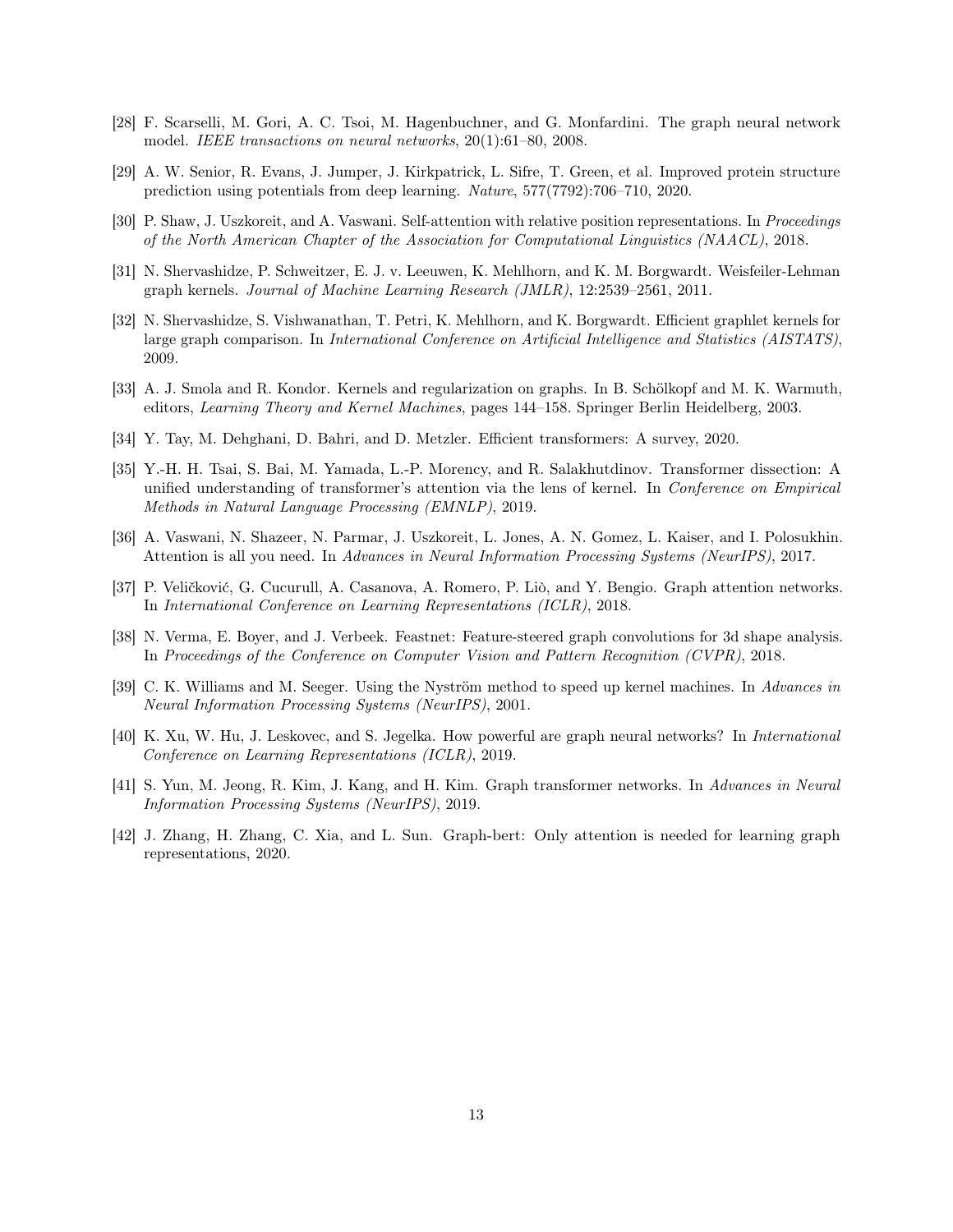# Appendix

# A Experimental Details

In this section, we provide implementation details and additional experimental results.

## A.1 General Details.

Computing infrastructure. Computations were done on a GPU cluster equipped with Tesla V100-16G and Tesla V100-32G. We have monitored precisely the entire computational cost of this research project (including preliminary experiments, designing early and final models, evaluating baselines, running final experiments), which was approximately 20k GPU hours.

Position encoding and structure encoding parameters for all datasets.  $\gamma$  for p-step random walk kernels is fixed to 0.5 for both 2- and 3-step random walk kernels.  $\beta$  for the diffusion kernel is fixed to 1.0. Regarding the structure encoding in node features, the dimension of Laplacian positional encoding is set to 8 for ZINC as suggested by [12] and to 2 for graph classification datasets. The path size, the filter number and the bandwidth parameter of the unsupervised GCKN path features (used for structure encoding) are set to 8, 32 and 0.6 respectively for the ZINC dataset whereas the path size is set to 5 for graph classification datasets.

Other details. For all instances of GraphiT, the hidden dimensions of the feed-forward hidden layer in each layer of the encoder are fixed to twice of the dimensions of the attention.

# A.2 Graph Classification Datasets

Here, we provide experimental details for MUTAG, PROTEINS, PTC, NCI1 and Mutagenicity datasets.

Datasets. These free datasets were collected by [17] for academic purpose. MUTAG consists in classifying molecules into mutagenetic or not. PROTEINS consists in classifying proteins into enzymes and non-enzymes. PTC consists in classifying molecules into carcinogenetic or not. NCI1 consists in classifying molecules into positive or negative to cell lung cancer. Mutagenicity consists in classifying compounds into mutagenetic or not.

Training splits. For MUTAG, PROTEINS, PTC and NCI1, our outer splits correspond to the splits used in [40]. Our inner splits that divide their train splits into our train and validation splits are provided in our code. The error bars are computed as the standard deviation of the test accuracies across the 10 outer folds. On the other side, as the purpose of using Mutagenicity is model interpretation, we use simple train, validation and test splits respectively composed of 80%, 10%, and 10% of the whole dataset.

Hyperparameter choices. For smaller datasets (MUTAG, PTC, PROTEINS), we use the search grids in Table 3 for GNNs, the search grids in Table 4 for GCKN and the search grids in Table 5 for both GraphiT and the transformer model of [12]. For bigger datasets (NCI1), we use the search grid in Table 3 for GNNs, the search grids in Table 4 for GCKN and the search grids in Table 6 for both GraphiT and the transformer model of [12]. The best models are selected based on the validation scores that are computed as the average of the validation scores over the last 50 epochs. Then, the selected model is retrained on train plus validation sets and the average of the test scores over the last 50 epochs is reported. For Mutagenicity, we train a GraphiT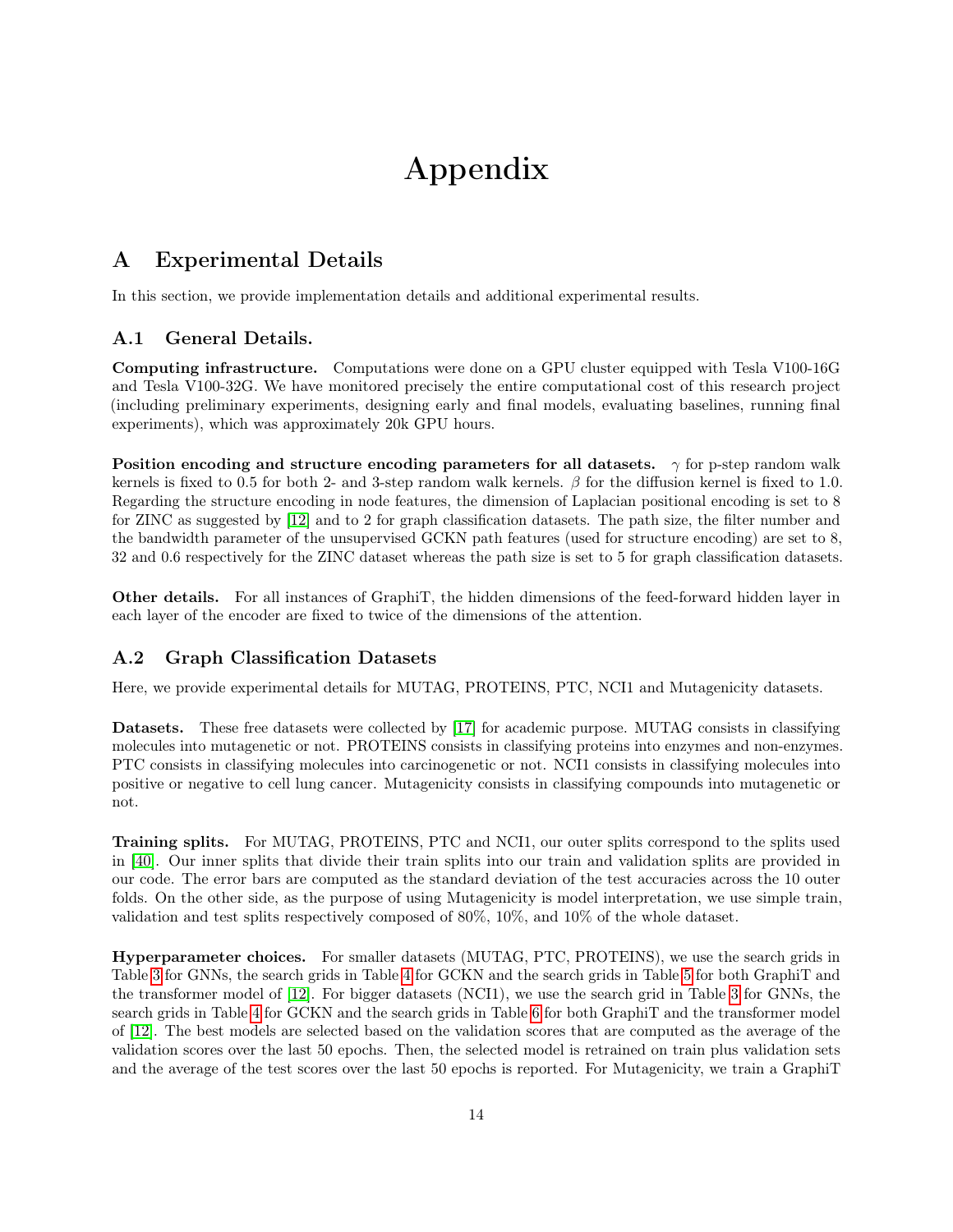| Parameter        | Grid               |
|------------------|--------------------|
| Layers           | [1, 2, 3]          |
| Hidden dimension | [64, 128, 256]     |
| Global pooling   | [sum, max, mean]   |
| Learning rate    | [0.1, 0.01, 0.001] |
| Weight decay     | [0.1, 0.01, 0.001] |

Table 3: Parameter grid for GNNs trained on MUTAG, PROTEINS, PTC, NCI1.

|  |  |  | Table 4: Parameter grid for GCKN trained on MUTAG, PROTEINS, PTC, NCI1. |  |
|--|--|--|-------------------------------------------------------------------------|--|
|  |  |  |                                                                         |  |

| Parameter        | Grid                  |
|------------------|-----------------------|
| Path size        | [3, 5, 7]             |
| Hidden dimension | [16, 32, 64]          |
| Sigma            | [0.5]                 |
| Global pooling   | [sum, max, mean]      |
| Learning rate    | [0.001]               |
| Weight decay     | [0.01, 0.001, 0.0001] |

model with 3 layers, 4 heads, 64 hidden dimensions. Initial learning rate was set to 1e-3, weight-decay was fixed to 1e-4 and structural information was encoded only via relative position encoding with the diffusion kernel.

Optimization. We use the cross-entropy loss and Adam optimizer with batch size 128 for GNNs and 32 for both GraphiT and the transformer model of [12]. For transformers, we do not observe significant improvement using warm-up strategies on these classification tasks. Thus, we simply follow a scheduler that halves the learning rate after every 50 epochs, as for GNNs. All models are trained for 300 epochs.

## A.3 Graph Regression Dataset

Here, we present experimental details and additional experimental results for ZINC dataset.

Dataset. ZINC is a free dataset consisting of 250k compounds and the task is to predict the constrained solubility of the compounds, formulated as a graph property regression problem. This problem is crucial for designing generative models for molecules. Each molecular graph in ZINC has the type of heavy atoms as node features (represented by a binary vector using one-hot encoding) and the type of bonds between atoms as edge features. In order to focus on the exploitation of the topological structures of the graphs, we omitted the edge features in our experiments. They could possibly be incorporated into GraphiT through the approach of [12] or considering different kernels on graph for each edge bond type, which is left for future work.

|  |  |  | Table 5: Parameter grid for transformers trained on MUTAG, PROTEINS, PTC. |  |
|--|--|--|---------------------------------------------------------------------------|--|
|  |  |  |                                                                           |  |

| Parameter        | Grid                  |
|------------------|-----------------------|
| Layers           | [1, 2, 3]             |
| Hidden dimension | [32, 64, 128]         |
| Heads            | [1, 4, 8]             |
| Learning rate    | [0.001]               |
| Weight decay     | [0.01, 0.001, 0.0001] |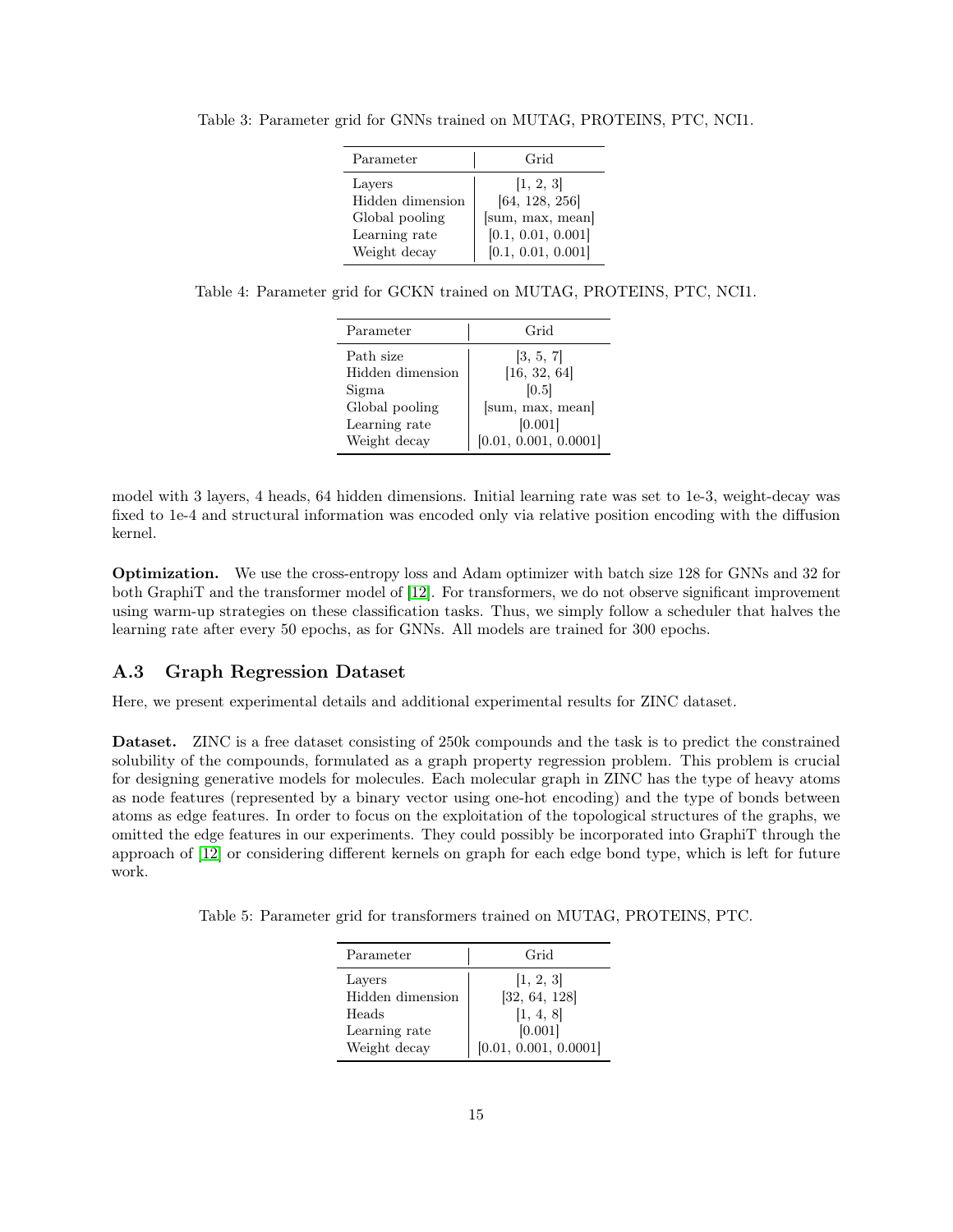| Parameter        | Grid                  |
|------------------|-----------------------|
| Layers           | [2, 3, 4]             |
| Hidden dimension | [64, 128, 256]        |
| Heads            | [1, 4, 8]             |
| Learning rate    | [0.001]               |
| Weight decay     | [0.01, 0.001, 0.0001] |

Table 6: Parameter grid for transformers trained on NCI1.

Training splits. Following [12], we use a subset of the ZINC dataset composed of respectively 10k, 1k and 1k graphs for train, validation and test split. The error bars are computed as the standard deviation of test accuracies across 4 different runs.

Hyperparameter choice. In order to make fair comparisons with the most relevant work [12], we use the same number of layers, number of heads and hidden dimensions, namely 10, 8 and 64. The number of model parameters for our transformers is only 2/3 of that of [12] as we use a symmetric variant for the attention score function in (5). Regarding the GNNs, we use the values reported in [12] for GIN, GAT and GCN. In addition, we use the same grid to train the MF model [11], *i.e.*, a learning rate starting at 0.001, two numbers of layers (4 and 16) and the hidden dimension equal to 145. Regarding the GCKN-subtree model, we use the same hidden dimension as GNNs, that is 145. We fix the bandwidth parameter to 0.5 and the path size is fixed to 10. We select the global pooling form max, mean, sum and weight decay from 0.001, 0.0001 and 1e-5, similar to the search grid used in [12].

Optimization. Following [12], we use the L1 loss and the Adam optimization method with batch size of 128 for training. Regarding the scheduling of the learning rate, we observe that a standard warm-up strategy used in [36] leads to more stable convergence for larger models (hidden dimension equal to 128). We therefore adopt this strategy throughout the experiments with a warm-up of 2000 iteration steps.

Additional results. Besides the relatively small models presented in Table 1, we also show in Table 7 the performance of larger models with 128 hidden dimensions. Increasing the number of hidden dimensions generally results in boosting performance, especially for transformer variants combined with Laplacian positional encoding in node features. While sparse local positional encoding is shown to be more useful compared to the positional encoding with a diffusion kernel, we show here that a variant of diffusion kernel positional encoding outperforms all other sparse local positional encoding schemes. Since the skip-connection in transformers already assigns some weight to each node itself and the diagonal of our kernels on graphs also have important weight, we considered setting these diagonal to zero in order to remove the effect of the attention scores on self-loop. This modification leads to considerable performance improvement on longer range relative positional encoding schemes, especially for the transformer with diffusion kernel positional encoding combined with GCKN in node features, which results in best performance.

# B Additional visualization of Mutagenicity compounds

In this section, we use attention scores as a visualization mechanism for detecting substructures that may possibly induce mutagenicity. We apply our model to samples from the Mutagenicity data set [17] and analyze molecules that were correctly classified as mutagenic.

1,2-Dibromo-3-Chloropropane (DBCP). DBCP in Figure 3 was used as a soil fumigant in various countries. It was banned from use in the United Stated in 1979 after evidences that DBCP causes diseases, male sterility, or blindness, which can be instances of mutagenicity. In Figure 4, attention focuses on the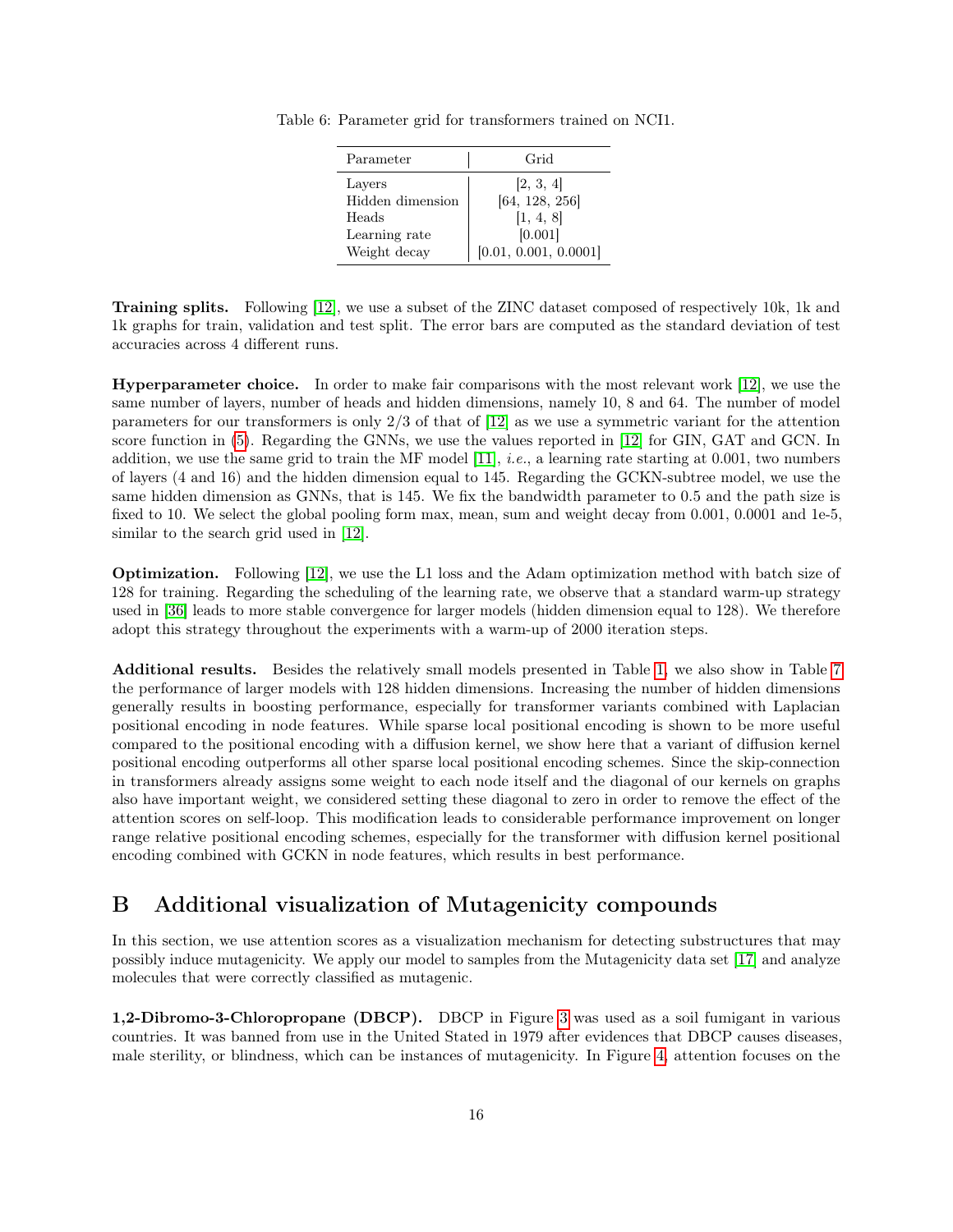| Relative PE in attention score    | Structural encoding in node features |                     |                     |  |  |
|-----------------------------------|--------------------------------------|---------------------|---------------------|--|--|
|                                   | None                                 | LapPE               | $GCKN (p=8,d=32)$   |  |  |
| $[12]$                            | $0.3585 \pm 0.0144$                  | $0.3233 \pm 0.0126$ |                     |  |  |
| Transformers with $d=64$          |                                      |                     |                     |  |  |
| T                                 | $0.6964 \pm 0.0067$                  | $0.5065 \pm 0.0025$ | $0.2741 \pm 0.0112$ |  |  |
| $T + Adj PE$                      | $0.2432 \pm 0.0046$                  | $0.2020 + 0.0112$   | $0.2106 \pm 0.0104$ |  |  |
| $T + 2$ -step RW kernel           | $0.2429 \pm 0.0096$                  | $0.2272 \pm 0.0303$ | $0.2133 \pm 0.0161$ |  |  |
| $T + 3$ -step RW kernel           | $0.2435 \pm 0.0111$                  | $0.2099 \pm 0.0027$ | $0.2028 \pm 0.0113$ |  |  |
| $T +$ diffusion                   | $0.2548 \pm 0.0102$                  | $0.2209 \pm 0.0038$ | $0.2180 \pm 0.0055$ |  |  |
| Setting diagonal to zero, $d=64$  |                                      |                     |                     |  |  |
| T                                 | $0.7041 \pm 0.0044$                  | $0.5123 + 0.0232$   | $0.2735 \pm 0.0046$ |  |  |
| $T + 2$ -step                     | $0.2427 \pm 0.0053$                  | $0.2108 \pm 0.0072$ | $0.2176 \pm 0.0430$ |  |  |
| $T + 3$ -step                     | $0.2451 \pm 0.0043$                  | $0.2054 \pm 0.0072$ | $0.1986 \pm 0.0091$ |  |  |
| $T + diffusion$                   | $0.2468 \pm 0.0061$                  | $0.2027 \pm 0.0084$ | $0.1967 \pm 0.0023$ |  |  |
| Larger models with $d=128$        |                                      |                     |                     |  |  |
| T                                 | $0.7044 \pm 0.0061$                  | $0.4965 + 0.0338$   | $0.2776 \pm 0.0084$ |  |  |
| $T + Adj PE$                      | $0.2310 \pm 0.0072$                  | $0.1911 \pm 0.0094$ | $0.2055 \pm 0.0062$ |  |  |
| $T + 2$ -step RW kernel           | $0.2759 \pm 0.0735$                  | $0.2005 \pm 0.0064$ | $0.2136 \pm 0.0062$ |  |  |
| $T + 3$ -step RW kernel           | $0.2501 \pm 0.0328$                  | $0.2044 \pm 0.0058$ | $0.2128 \pm 0.0069$ |  |  |
| $T +$ diffusion                   | $0.2371 \pm 0.0040$                  | $0.2116 \pm 0.0103$ | $0.2238 \pm 0.0068$ |  |  |
| Setting diagonal to zero, $d=128$ |                                      |                     |                     |  |  |
| T                                 | $0.7044 \pm 0.0061$                  | $0.4964 \pm 0.0340$ | $0.2721 \pm 0.0099$ |  |  |
| $T + 2$ -step                     | $0.2348 \pm 0.0010$                  | $0.2012 \pm 0.0038$ | $0.2031 \pm 0.0083$ |  |  |
| $T + 3$ -step                     | $0.2402 \pm 0.0056$                  | $0.2031 \pm 0.0076$ | $0.2019 \pm 0.0084$ |  |  |
| $T +$ diffusion                   | $0.2351 \pm 0.0121$                  | $0.1985 \pm 0.0032$ | $0.2019 \pm 0.0018$ |  |  |

Table 7: Mean absolute error for regression problem ZINC. The results are computed from 4 different runs following [12].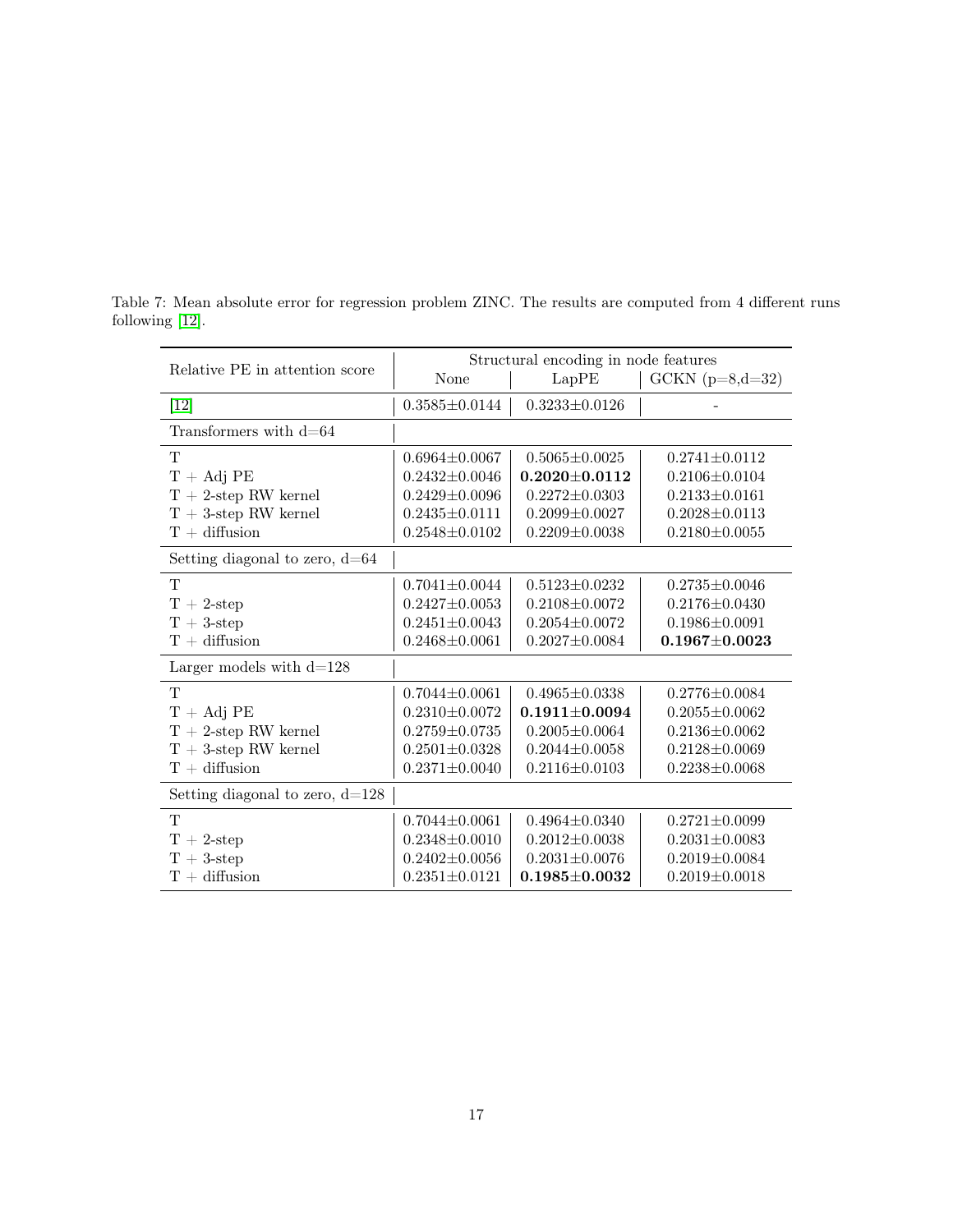

Figure 3: 1,2-Dibromo-3-Chloropropane.



Figure 4: Attention scores averaged by heads for each layer of our trained model for the compound in Figure 3. Left: diffusion kernel for 3.  $Right:$  node 3 and 5 (Br) are salient.

carbon skeleton and on the two Bromine (Br) atoms, the latter being indeed known for being associated with mutagenicity [23].

Nitrobenzene-nitroimidazothiazole. This compound is shown in Figure 5. As for compound 1a in Section 5.3, our model puts emphasis on two nitro groups which are indeed known for inducing mutagenicity.

Triethylenemelamine. Triethylenemelamine in Figure 7 is a compound exhibiting mutagenic properties, and is used to induce cancer in experimental animal models. Our model focuses on the three nitrogen atoms of the aziridine groups which are themselves mutagenic compounds.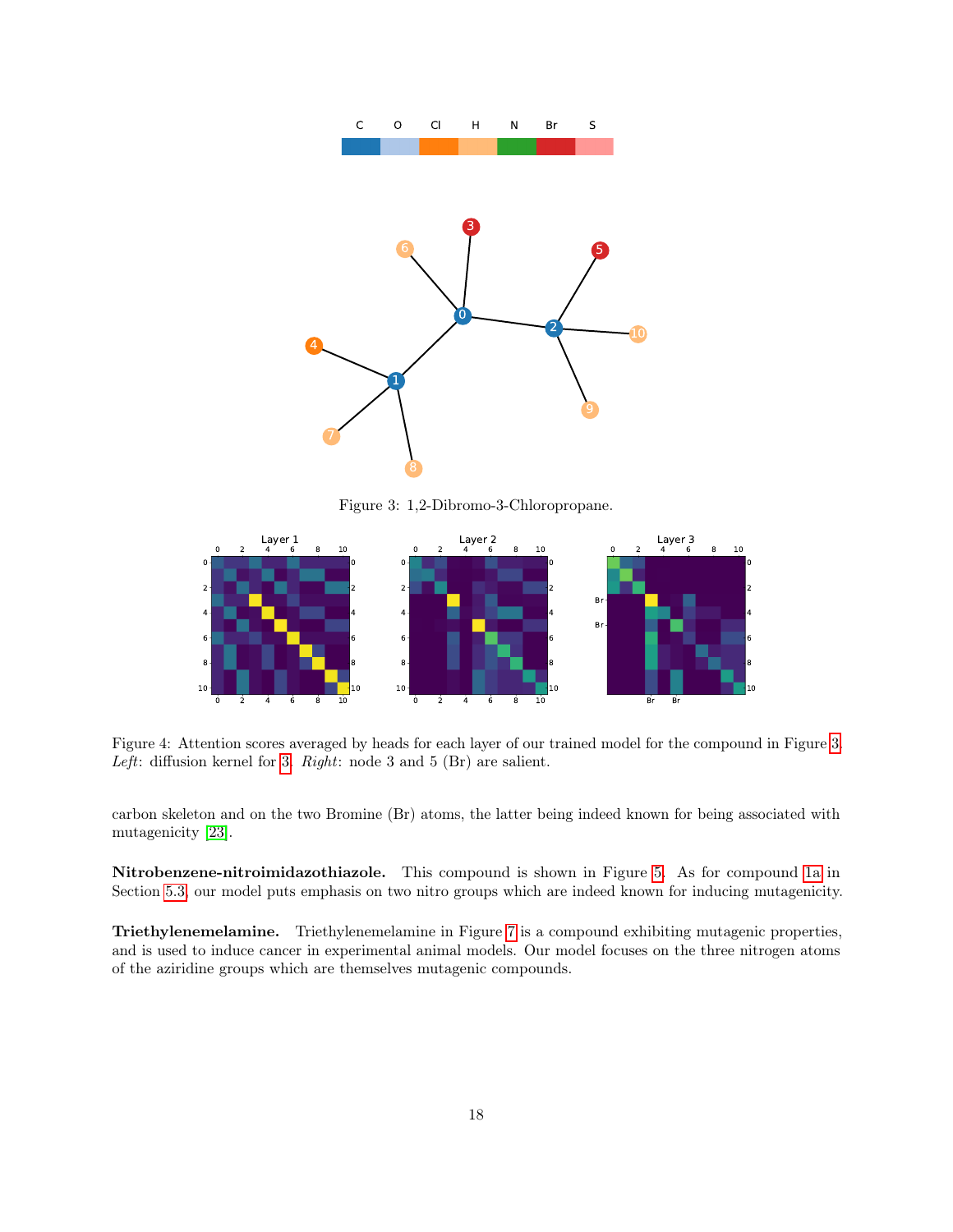

Figure 5: Nitrobenzene-nitroimidazothiazole.



Figure 6: Attention scores averaged by heads for each layer of our trained model for the compound in Figure 5.  $Left:$  diffusion kernel for 5.  $Right:$  node 5 and 17  $(\mathbf{N})$  are salient.